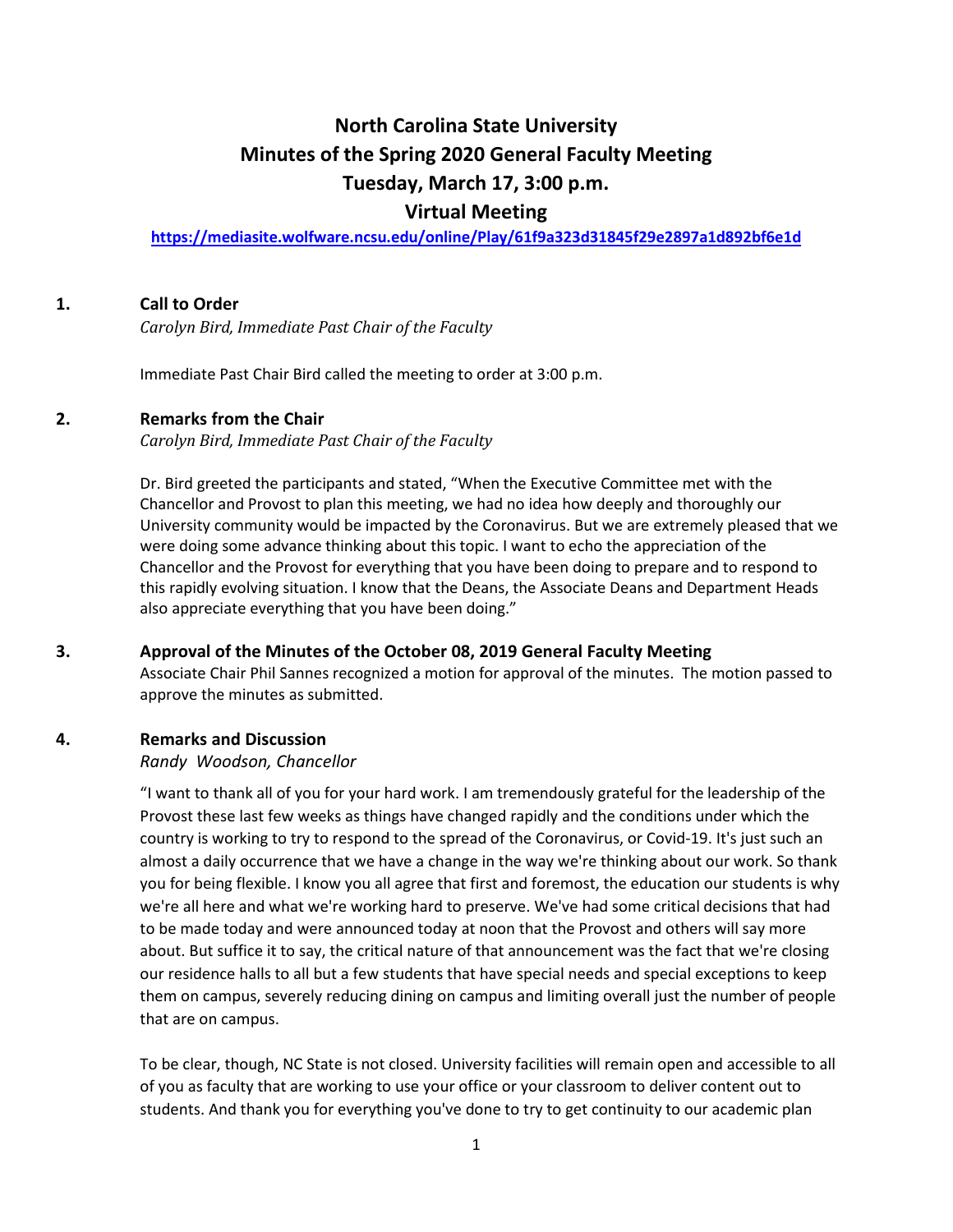and prepare for delivering online beginning the 23rd. That is next Monday.

The other big issue that we had to deal with that we announced today was to say that all instruction would be online and that we would not be in a position to offer any face-to-face instruction to our students. And that actually had more to do with the change in the CDC's guidance as well as the President of the United States have asked us to limit face-to-face interactions to 10 or fewer people. And that really just makes it almost impossible for us to deliver classroom instruction or laboratory instruction, even on a small scale. I realize that puts a number of you in a challenging situation, as well as our students. And we hope that you will work with us on this to try to get the content out of students and ensure that we are monitoring their success and their performance and doing so in a way that allows them to continue to stay on track academically. In particular, we want to pay close attention to those students that we had hoped to graduate this May.

We are doing everything we can to get them through this semester so that they'll be successful. Now, finally, before I turn it over to the Provost, I want to thank the leadership of the University. In particular, Amy Orders, in the area of emergency management; and you're going to hear from Julie Casani, in our student health center - just phenomenal leadership at probably one of the most difficult times in our University history. These are unchartered waters. We've never been down this road before, at least in living memory. And we're all uneasy about it and we're all doing everything we can to keep this community together.

And one last final point, all of us, at least I hope all of us fundamentally believe that an education at a residential University like N.C. State, a place where scholars come together with faculty and groups of students to learn to learn from one another to share experiences; the hands-on education that we offer. We know in our hearts that this is the best way to educate young people in in higher education. And that doesn't change going forward. We're in unchartered waters, as I said. We've got to get through this semester. But we want to return to the spirit of residential hands-on, interactive learning environment as quickly as we can. And with that in mind, I would ask each of you, I know you're working harder and differently than you've ever worked before in terms of delivering educational content. But I hope I hope all of you will take the extra step to stay connected to your students. Our students love this community and they're feeling as dis-enfranchised as we all are by not having this community to be a part of. Reach out to them, make sure they're getting the information they need to be successful. I'm going to ask other leaders that have normal interactions with our students to do the same. So just let's keep this community together. We want our students, by the way, to come back next fall and we want them to come back feeling like this University has done everything it can to help them succeed, and I know we will. Thank you so much."

#### **5. Remarks and Discussion**

#### *Warwick Arden, Executive Vice Chancellor and Provost*

"Good afternoon, ladies and gentlemen. I'm not going to repeat a lot of the points that the Chancellor made. I do want to begin by thanking the faculty, the instructional faculty of this University that I've been working incredibly hard now for several weeks to transition from being a predominantly on-campus instructional model to a distance instructional model that is likely to go through the rest of the semester. As the Chancellor has said, we greatly value on-campus instruction and everything that that brings. But the ability for us to continue to provide a quality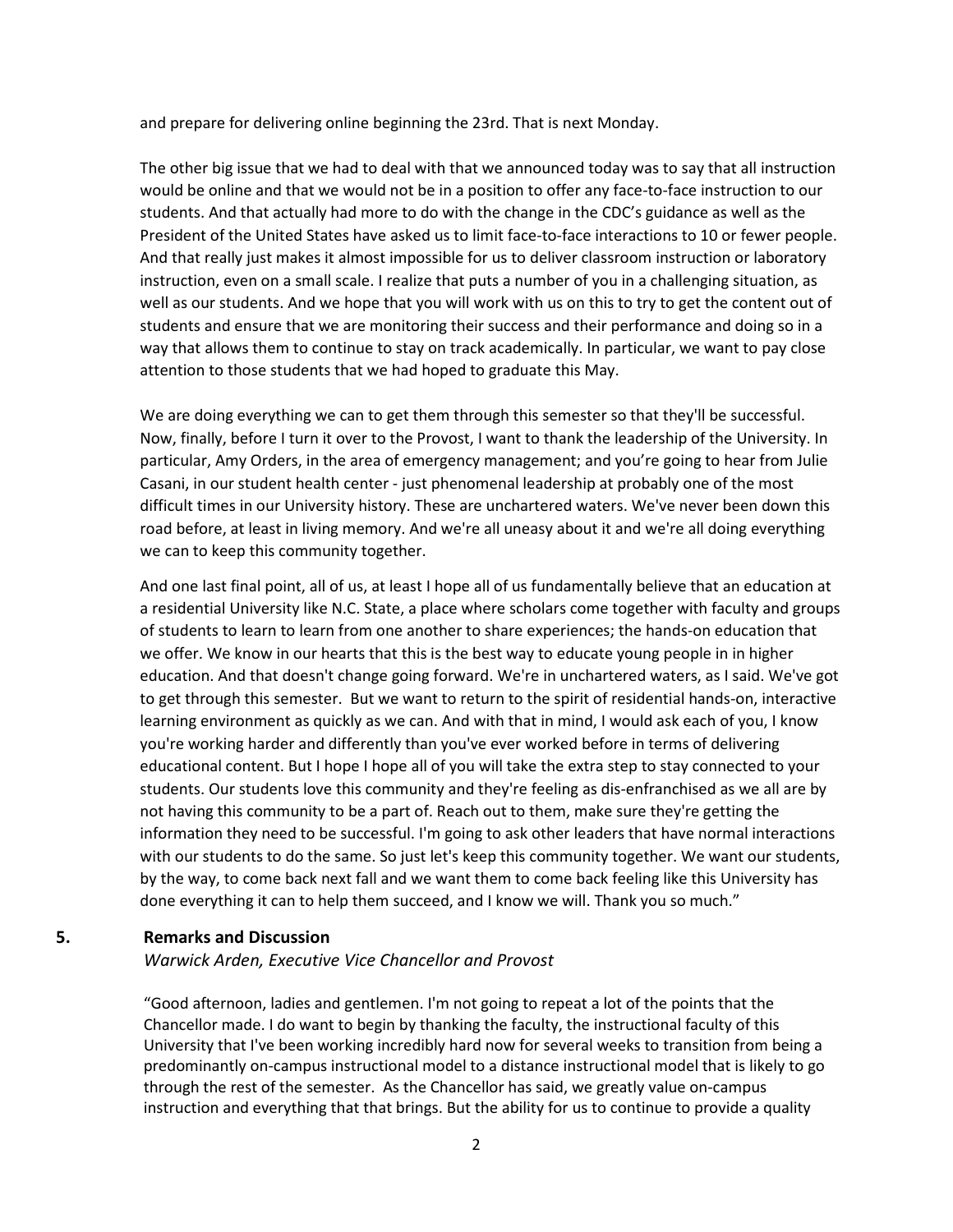education to our students over the remainder of the semester and through this difficult period is absolutely critical. And so I'm deeply indebted to all of you for working so hard to that end. As the Chancellor had mentioned, we had several announcements go out today. Some of the major ones were reduction of overall campus numbers, numbers of people on campus, both faculty, staff and students. We're reducing the number of students that are residential on campus significantly with only those that apply for and receive an exemption to be in residences on campus.

We have eliminated face-to-face instruction for the remainder of the semester. It was very clear in conversation with my colleagues at other Universities that the presence of face-to-face instruction was going to make it more difficult to limit the numbers of students on campus and the number of people on campus for a number of reasons. I know this poses several difficulties. Katharine Stewart, Vice Provost for Faculty Affairs, will talk more about this as we go along and how we plan to handle some of those issues. But we believe this is the right decision for us at the moment. And then lastly, we're putting out some guidelines for really who should and should not be on campus at this point in time. So this is a rapidly moving situation. We've got a dedicated team of individuals working very, very hard to support you and to support our student body. And we're going to be hearing from some of those individuals in just a moment.

Like the Chancellor, I do ask you to be very, very sensitive to our student needs at the moment, not only in terms of providing extraordinary instruction online, as I know that you will be doing, but to make every effort to see that they can complete their courses, receive grades, and especially those students that are coming up for graduation, that we do everything possible to help them graduate in a timely fashion. So with that, I'm going to introduce our panel for this afternoon and then both the chancellor I will be available for more questions later."

#### **6. Remarks and Q&A**

#### **Student Health Services**

*Julie Ann Casani; M.D., M.P.H., Director and Medical Director of Student Health Services*

"Thanks, everybody, for inviting me here and for allowing me to speak to you today. I will tell you, and some of you know this; for 17 years, I did public health disaster preparedness in two states. And in spite of years of planning for pandemics, I honestly never thought we'd be in the situation we're in today. That's how extreme it is. But here we are, nonetheless. I'm not going to go into a lot of details about Covid-19. I think probably the entire world has become epidemiologists over the past month or two.

We all know about flattening the curve and human to human transmission and what have you. But I do want to walk a little bit through where we've been and where we are, and where I think we're going, because I think it's important as we're doing our planning and our responding, that we kind of get a sense of where we are. So it started out in public health by doing by realizing there was an outbreak in Wuhan, and started by doing a lot of testing for surveillance. And so the primary mode of public health during that time was to try to control the outbreak as much as possible. So we did a lot of unique one-off testing to make sure that we could identify contacts, if you will, jump on those contacts and control it through those contacts and keep the spread as minimal as we could.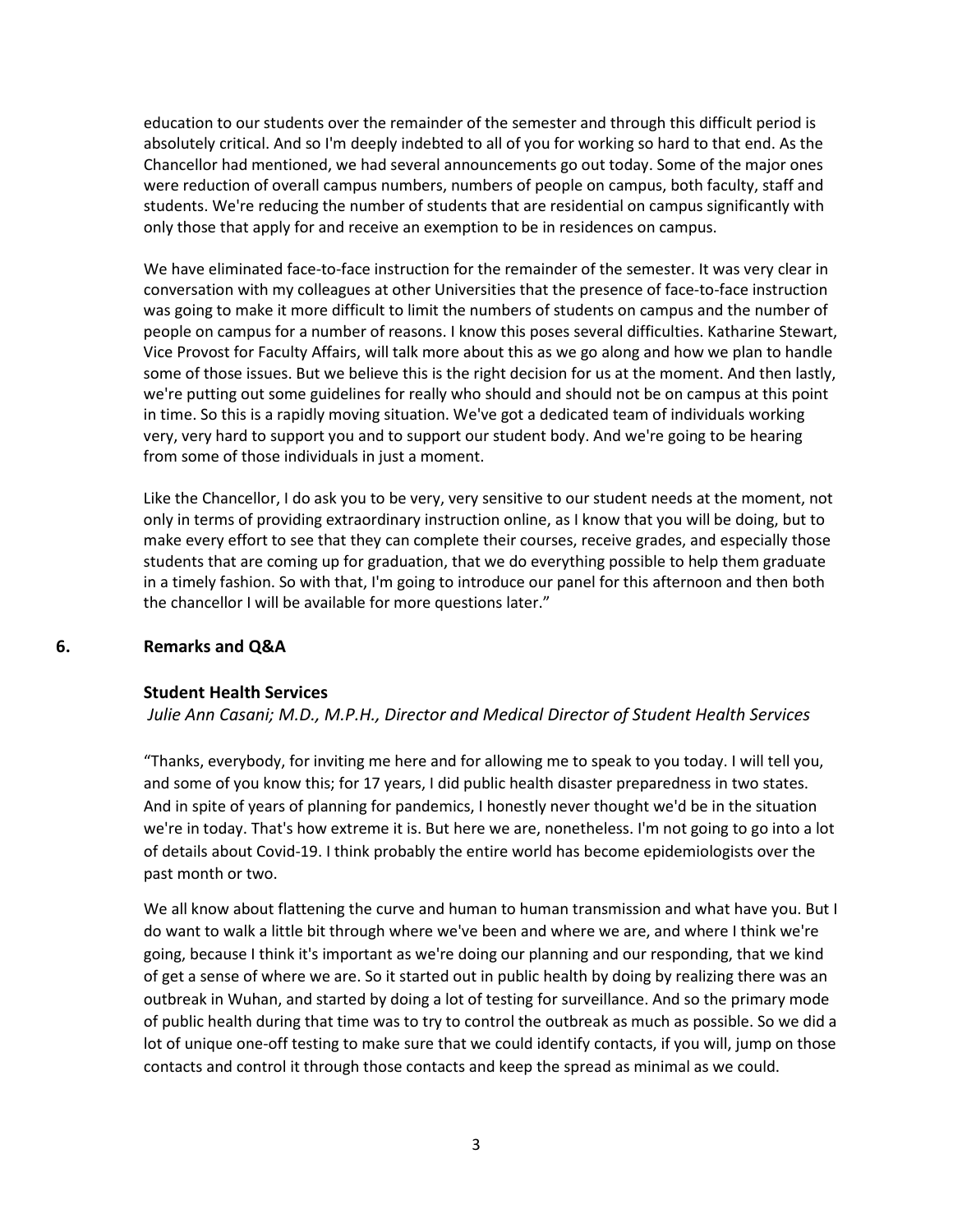Eventually during an outbreak, you stop testing because you assume that there is community transmission and assuming everything else has failed up into that, that there's community transmission, and it's so widespread in the community that the effective testing is really to make diagnoses that are going to guide your care or if you have a specific population that you want to protect, then you target testing for that. We're kind of somewhere in the middle right now. And this transition is actually, we're still trying to control it. We're rolling out testing, but maybe not testing widespread. So it's a painful place to be while you're in transition because you still have one foot here and you're starting to put one foot down there. So we all feel the anxiety and you're part of the feeling that anxiety, and especially as we implement more and more controls. Some of these controls may appear to be pretty draconian, but that's exactly the point. We really are still trying to limit the spread, contain it within our community and prevent further illness, especially to the atrisk populations.

So we are a bit of an at-risk population on campus because we have a unique environment. Many of our students, if we were a normal day to day life, our students congregate and congregate in close quarters. They study across three or four or five or six people across a small table. You know, we all do group projects and classes. They do group projects in the library while they're studying and they live in residence halls and dine together in Talley. So it's a bit of a unique petri dish, if you will, for something like that. So, yes, we do have to be more strict about some of the things that we implement and trying to control it.

I will say that in all of my experience in doing this at the government level, the hardest decision we ever wrestled with ever in any outbreak was, you know, when do you close things? Because closure for public health reasons is actually pretty easy. But when you do that, you have to take into account the social implications. And as I said very early on with this illness, this is more of a social disruptor than it is a medical disruptor for most people. And so that's been the pain of trying to make some of these decisions and giving public health guidance and advice to the leadership about these decisions. So what's going to happen is that now that testing has been a bit more released and the importance of travel becomes less important in that testing question, because we're out of phase one and moving towards that final phase, we will have more testing. But that whole question about travel becomes less and less important. And because honestly, you asked the question about travel and is it travel to a store and Brier Creek or is it travel to northern Italy? We really don't know what travel questions to ask anymore and what to limit it to. So travel will become less and less of an issue and it will become more and more of an issue to ask about direct connections to people who are known to have the illness or highly suspected to have the illness. Then rolling out testing.

At some point, I think we will probably as a society say that testing is less important and we just accept that it's in the community. We're not anywhere near there yet. But I think eventually, maybe in a month or so, we will probably be there as a as a society in the United States. So one thing I think I'm pretty good about saying clearly is that what we thought we knew about Covid-19 early on is still correct in that about 80 percent of the population, especially our student population, have a very mild form of the disease; that the major mortality and morbidity occurs in older people, especially older people who have other illnesses or in people who have any kind of immune compromised status and perhaps people who have underlying respiratory illnesses. So they seem to be more at risk and certainly are more in some populations are more at risk for severe disease.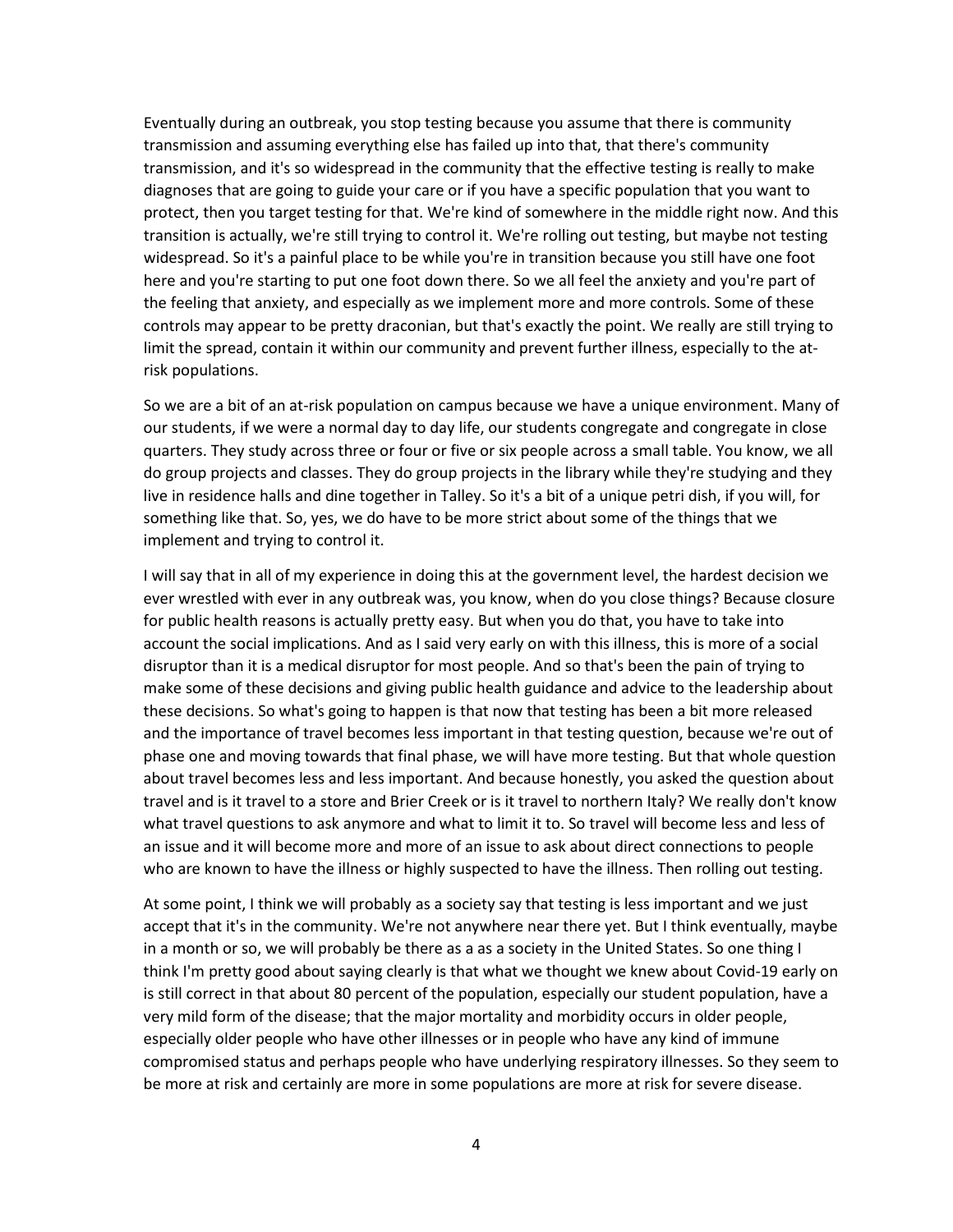In some ways, for most of us, that's good news. But we need to control it in this population because it's a mild illness and they're more likely to be out and about and be ambulatory. And so they can spread it to other people who may be at risk. And so that's the point of controlling it somewhat. The final thing I just wanted to add a little bit about student health services, because I know I'm talking with the faculty here. Student health services is open right now to see patients and to see students who think that they may have illnesses, especially if they're very ill. We do have testing available to us. However, I would like to reinforce that testing for screening is not offered. It's not offered anywhere. And that's because the test isn't valid. It's not valid until you have symptoms. So we're not doing testing for screening and we're also not able to clear people for exposure.

And so I think that that becomes important to you, especially if we begin to re-congregate. We're not going to be able to get bills of health. And so I think you just need to put that out there. So I think that that's probably the most important points. And I'm sure that there'll be lots of questions."

#### **Emergency Management and Mission Continuity**

#### *Amy Orders; Director, Emergency Management & Mission Continuity*

"We, as a panel, have come together to bring you different operational perspectives as the University transitions in this period. My organization has worked diligently with campus partners on operations, and we felt it was very important for you to understand our community resources, our impact, and our plans. As this situation evolves, we are coming up with new resources and having conversations that make us stronger. Preparedness is an underlying theme of the University, and this wasn't something that had a new sense of necessity to address. Instead, we extend the conversation and invite others to be our partners. I thought it was important to give you just a smattering. In the emergency planning world, the university is very prepared and very broad. But where we focus today is really central to our academic plans, our continuity plans for research and then specifically how operations continue from a centric point of view.

It's very important that we work together in a collaborative framework. This gives you a sense of how diverse that framework is. The University has the mantra, "Pack Ready." We tell people that we as a University want to be prepared for this type of circumstance. Over the past three years, we've worked diligently with different campus partners to build pack ready plans on a unit level, a department level and the college level. And on the academic side, we extend that to include research and academic continuity as our partners. But the sense of what we bring to you is also a commonality of some of our infrastructure and some of our operations so you have a better sense of what the University can provide. In these plans we've asked the questions; what do you do in the event of an immediate impact or a sustained impact? And this will be the first time we've been asked to talk about greater than 30 days. That's a whole new paradigm. And so when the conversations evolve, we have to look at things such as critical services, critical staff and critical operations.

When we talk about it from a unit level, the University's impact as a whole, there are over one 167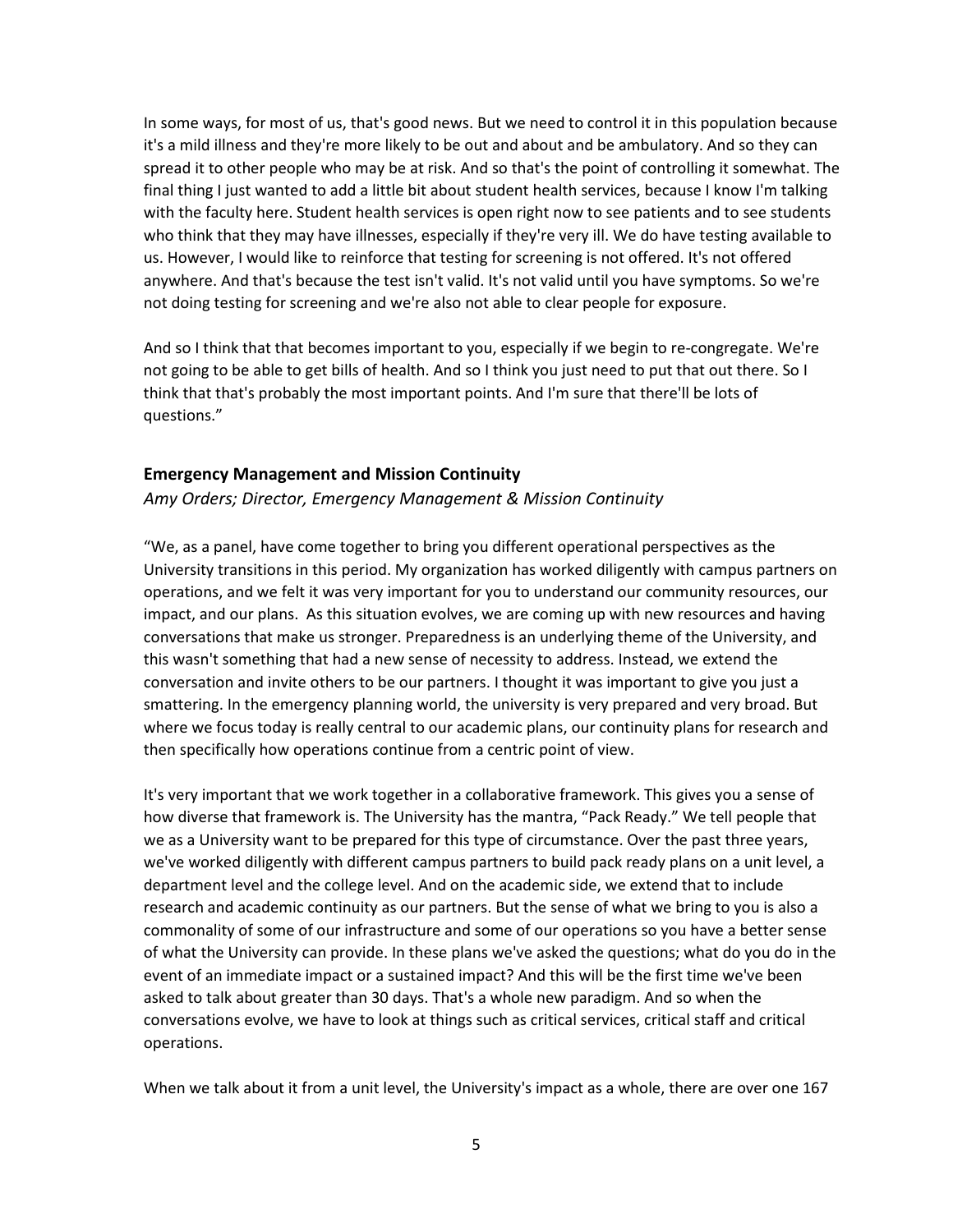individual unit plans that you, as faculty members, have contributed to; your operations staff, your administrative personnel, even down to students. We've asked them to give us contributions and information. What's needed to make you effective if the situation that is normal today is abnormal or different tomorrow? This makes us more nimble. We're able to dynamically evolve and address your situations fast. This one has evolved fast. So when working at NC State, the question recurring over the past few days -How do I clean? What are my expectations if someone is sick? How do I work with my partner, such as human resources or transportation?

We as a group have developed a website to give you a portal off the University's home page that just talks about inside NC State. What do you need to make your day a little bit smoother? Anything from hours of operation to sanitation recommendations to lab shut down closure considerations. What's best for your operations? There is no one size fits all in this paradigm. It is what's best for you to be most effective and to continue. As we talk about the evolving situation, every day someone has a new question. Today's questions have been more along the lines of if we close residence halls and people come to clean out their information or their resources, how do we disinfect? How do we clean? And yes, that is something for us to think about; staging people coming to campus, cleaning high touch surfaces. All of this is something we're addressing and making sure that we're distributing that information to you to be effective wherever you are.

So the critical service paradigm, as we talked about it in the past few days, has really distilled down to people and services. We look at our academics as another service of the University. We are partners to our students, we are a fabric of a community. So working together. The questions that keep coming back is reviewing mandatory people, looking at your staff, your personnel and your services. As faculty, you might supervise students, you may have administrative expectations in addition to our teaching capacity. And when you talk about balancing act, our students are high priority. Our other priorities are also, and competing interests. So how best to approach that?

Part of this resource is looking at the designation models and forms. There are forms available to help you through some of these questions. Ask questions. We are answering questions every day on different situations, but it's really effective to know what you're wondering about. Then looking at it from a holistic lens. You are a member of the Pack. You're not just a faculty member; you are one of us. What else do you need beyond teaching that we need to provide a resource, an answer, a perspective, even a virtual hug – you're not allowed to hug right now. So in the context of what we're asking you to do is support one another. Look beyond just your teaching. What do we help you do beyond your academics? Then the resources that you need. If something's missing, we'd like to know. We are here to support you in any way possible, which is information updates, giving some sort of assistance. Even having a very basic conversation about I'm not sure. Five seconds on a phone can be far more effective than 15 emails. And so we're making ourselves available. We're having that ability to have conversations.

In the bigger scheme of this impact from Covid-19, every day changes, every question evolves, every person's perspective has a different lens. We are respectful of everyone in the Pack. And we would like to give you, the faculty members, that much more information to be empowered. Over the next few days, you're going to ask questions such as, can I still come to campus and be in the classrooms? Partners in this panel are going to talk to you about how we can support you, how we can keep things moving forward. And then at the end of the day, we're going to learn a lot of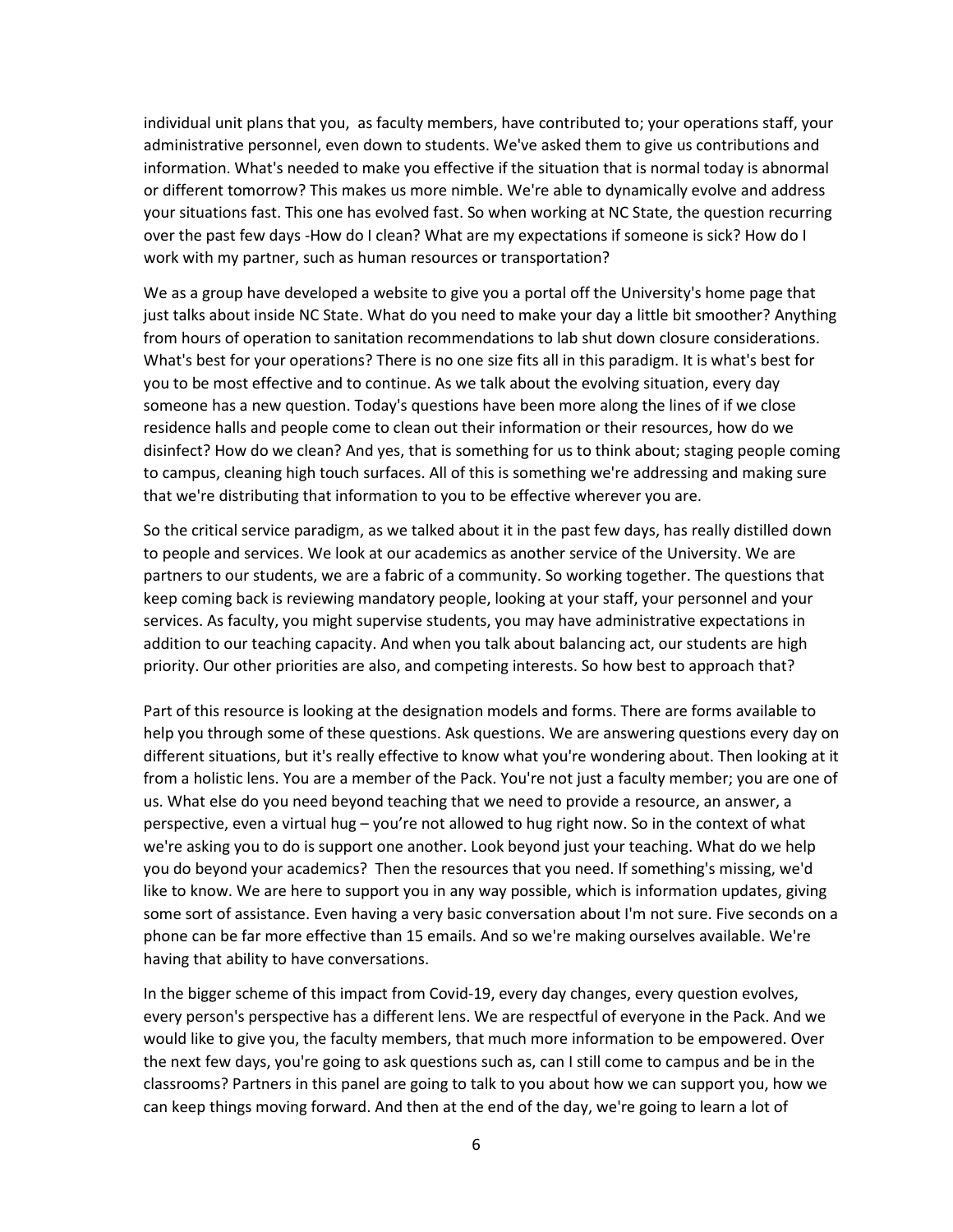lessons. And we as faculty members love to tell our stories. We all have great stories. We're going to ask you to tell a story at the end of this. How did you do what you did? How did you help the Pack? Our stories, our best practices are lessons learned are going to make us stronger.

We hope we don't do this again. However, it's always in the cards. You never know what exactly can be the next. So as we anticipate some of the questions that you may have, the panel will be glad to provide information back. I encourage you to take advantage of the resources that this panel of presenters and subject matter experts can give you, give you the information, the insights, and ask the questions that we may not have anticipated."

#### **Academic Continuity**

*Katharine Stewart; Vice Provost for Faculty Affairs* 

"I think first I would just like to add my thanks to what the Chancellor and Provost and others have already said. I know that none of you anticipated that this would be what the last third of your semester would look like. It's certainly not what our students expected the last third of the semester would look like. And none of us really knew what we were in for even when we started this a few weeks ago.

I know that you all have been working very hard to develop your continuity plans. I hope that you have found resources on the Provost's "Keep Teaching" website helpful to you as you've been thinking through those plans. The reality is that as the Chancellor has said today, everybody must move to online education. I know that that means that you're thinking about whether you can be in your office with your webcam to do some lecture recording and lecture delivery, be in your classrooms, etc. At this time, we are going to be permitting that as long as you're not in a room with more than 10 people, and that's not allowed. But we do want you to be able to use those tools as you are getting your materials ready for students. I'm not going to talk a lot about some of those online and distance education tools that are available to you, because I know that Tom Miller will be talking more with you about that in just a minute.

But I do want to address a couple of questions that have come up just recently in the last in the last few days. One of those is related to a question that many of you have had about the extent to which you can change some of your assignments or some of your exams. Your syllabus does have a disclaimer on it that says that the syllabus is subject to change. This would be one of those changes, definitely. Your ability to communicate to students about how you will be changing assignments or grading is still your ability. What we expect is that you will be very clear with students about how assignments will be changing or how exams will be changing, so that they know what to expect and they know how they will be graded. It's also important from an academic integrity standpoint to be sure you're doing what you can to ensure the integrity of your grading as much as possible. In some cases, that may be difficult because proctored exams are going to be somewhat limited. Again, I'll let Tom speak to some of those issues, but I did want to let you know that as faculty, you still do have the freedom to make some of those choices. Please be sure that you are communicating clearly with your students about that. Ultimately, what I would say is that if that's one message I have for all of the faculty, it is to communicate, communicate, communicate. I honestly don't have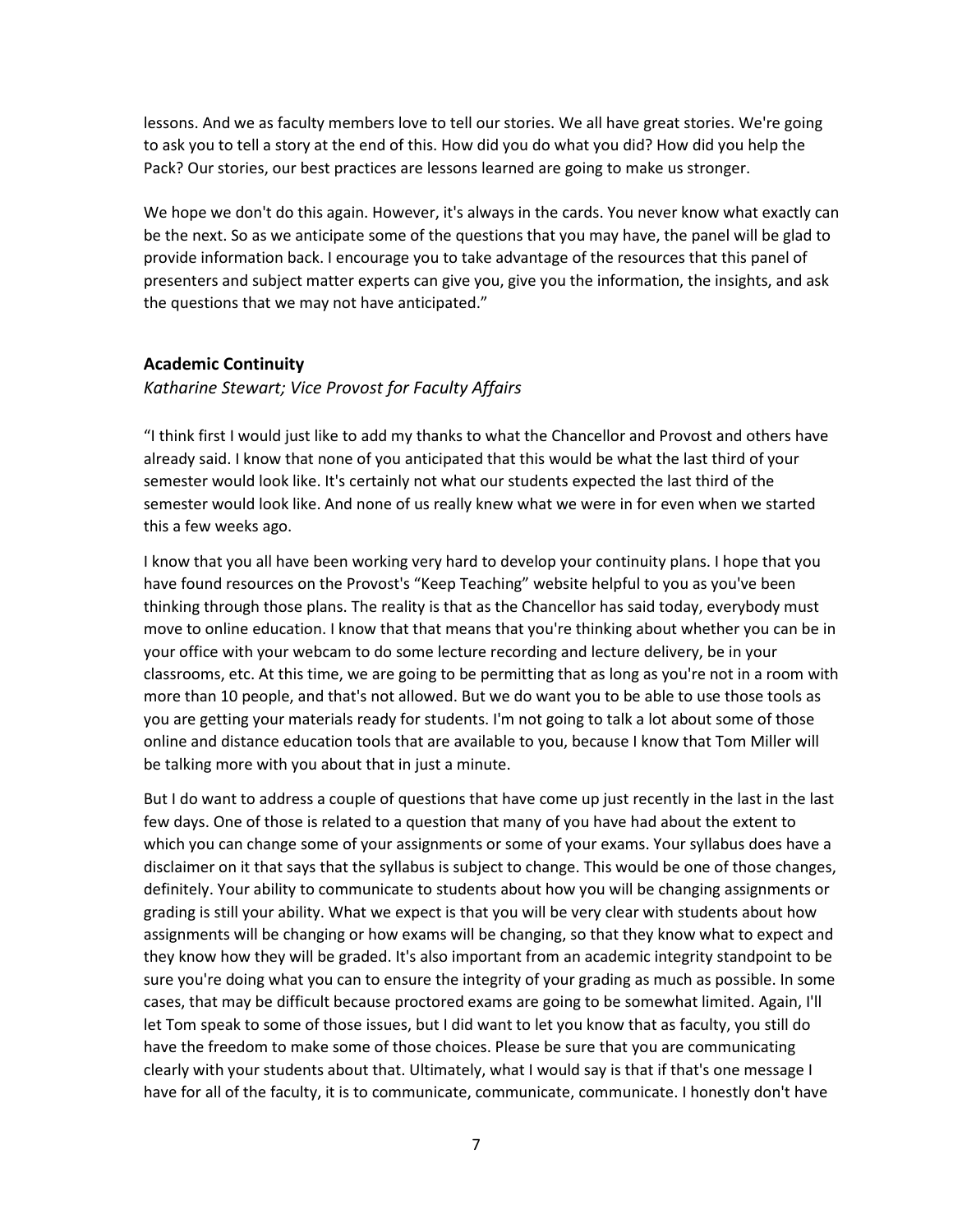all the answers right now. I'm hearing questions from associate deans, from faculty, from department heads. And sometimes I have an answer and sometimes I have to consult with my colleagues to get an answer. I know the same thing is going to be true for all of you. You're going to have questions as we go forward from students, from your colleagues, etc. You're not necessarily going to know all the answers. We are going to keep talking with you. We're going to keep communicating with you. Please keep asking the questions and we will keep figuring out the answers together with you.

And if you do that with your students and you let your students know that you have their backs, that you will not let them fall through the cracks, and we will figure out this out together, I think we can come through this strong and we can keep our students connected and we can keep you connected. Please let us know how we can help you do that. We'll keep providing you as much information as possible as we move forward."

#### **Online and Distance Education**

#### *Thomas Miller; Senior Vice Provost for Academic Outreach and Entrepreneurship*

"In all my 38 years here at NC State, I've never felt so needed. So I'm going to talk to about Delta Resources and some of the things that we've been doing to help the faculty get quickly online. And we know it's a big challenge and we're doing everything that we can. I feel like we've got pretty good resources to help you do what you need to do to keep this thing going, keep the Pack running. So, first of all, you know, we started out as Katharine alluded, this has been a very fluid situation. We started with the assumption that we were going to have teaching plans, not implementation by this point in time. But we've worked with Katharine's group on the go.ncsu.edu/KeepTeaching website. We have a lot of resources there. We've developed some new workshops on academic continuity, again, with Katharine's group. We've done a lot of new training offerings. Those have been via Zoom and also some face-to-face. We've recorded all of those and they are available.

If you go to reporter.ncsu.edu and search continuity, you'll find a lot of those resources there and you can tune into the recordings and see what we've done already. Also, we've been doing a lot of scrambling with other schools to find out what they're doing; best practices, and we've begged, borrowed and stolen from them as appropriate. One great resource has been Duke, who had to close their campus in China, and we actually had a webinar with them last week to look at what they've done and we've taken some of their best practices as well.

In terms of support, our primary channel support is the LearnTech Faculty Help Desk at [learntech@ncsu.edu,](mailto:learntech@ncsu.edu) or the phone number you see there. And we have hours Monday through Thursday. These have been based on what faculty need from us, and the hours of have evolved for this. So evening hours, 8:00 a.m. to 8:00 p.m. on Monday through Thursday. Friday we go to 5:00 p.m. Sunday we have hours, 11:00 a.m. to 8:00 p.m. We have increased our all hands on deck. We've got a lot of Delta staff that are not normally Help Desk people, but they're instructional designers, media technologists and so on. And they are there for you on the Help Desk. So what I'm going to say here is if you're accustomed to working with individual Delta Help Desk staff, don't necessarily go to them directly. Go to the Help Desk, the LearnTech email address or the phone line.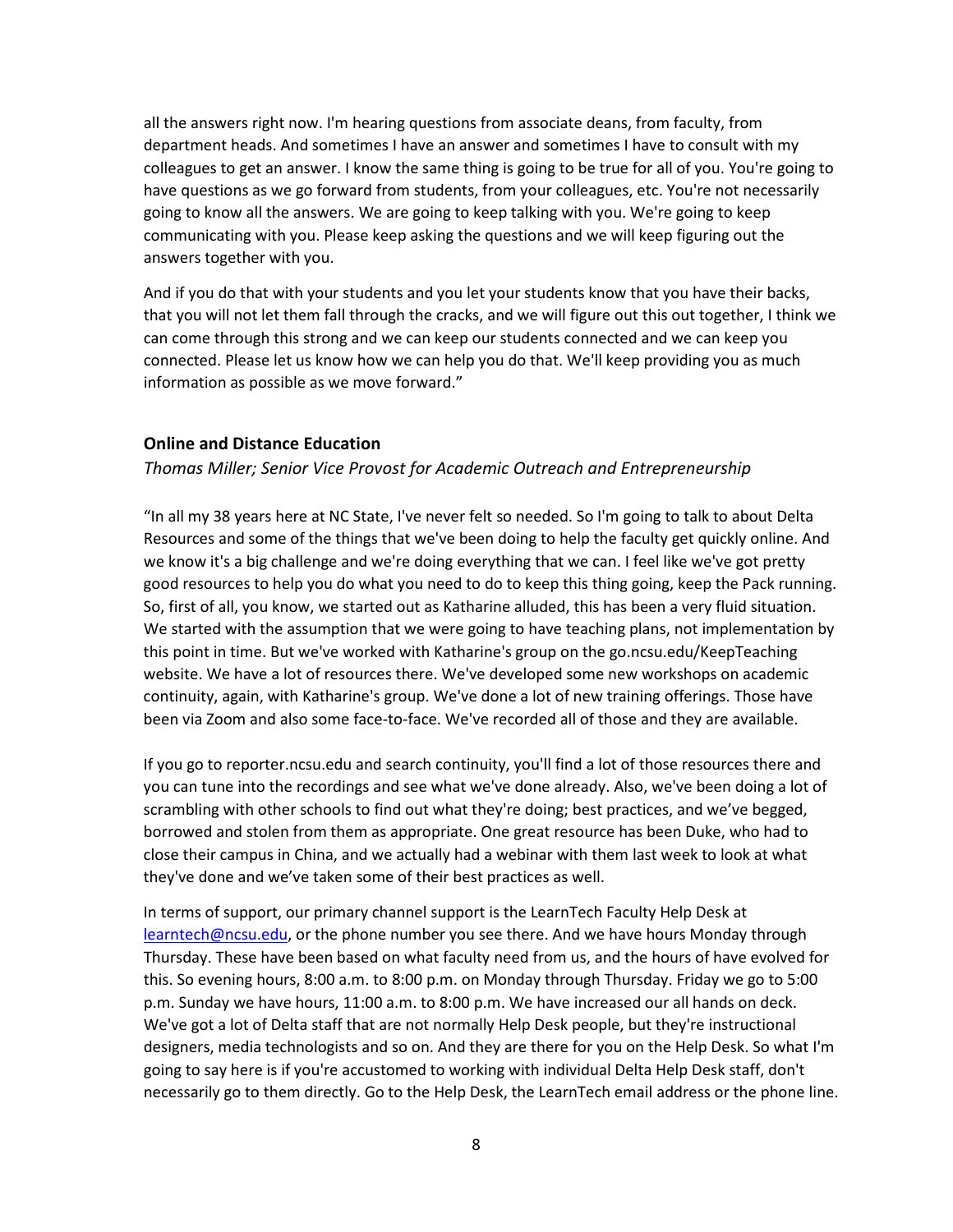We will triage and get it out to the right people because there's going to be people working the Help Desk that do not ordinarily do so. And those who ordinarily do so are going to be overwhelmed if you try to just go to them directly. They are all set up to handle this from home. The phone system is all set up. So we're all in good shape there. We do have an academic continuity consultation template that's available, I believe, on the Keep Teaching website.

On Friday, we sent an equipment needs form to all of the department heads. We've gotten responses back from about a quarter of them, realizing we wouldn't have all the responses back in time. We worked with the library's IT and others to do some preorders of equipment that can be set up. That will be set up in the library for long term faculty loan. Those include 500 webcams, 500 headsets with microphones, 200 document cameras, 100 Windows laptops and 30 MacBooks. The webcams and the headsets, as I understand, have actually come in and they're available starting today. We have some of the Windows laptops and the MacBooks in today as well. Greg is repurposing some of the normal loan equipment that they have for students to faculty long term check out.

There is a website – go.ncsu.edu/laptop request. You can go there and make requests of these specific equipment items. What I'm going to tell you is that the document cameras, we're not sure about whether they're going to come in in time to be of any use or not. We looked at different sources there, did have a good source made the order for 200 of those. But they keep pushing out the date of availability. So we'll try to keep you updated on those the document cameras, of course, we'll let you work from a piece of paper. But what I'm saying is don't count on that being available.

The big question that's been coming down the pipe is what we do about exams. Obviously the Delta Testing Center is going to be closed. There's no way to have the Delta Testing Center open and keep any kind of social isolation or distancing in place. Our recommendation, if you can do alternative assessments, open book exams, term papers or things like that in lieu of a traditional exam, please do so. It's going to make things a lot simpler and a lot easier. However, we realize that that's not going to be feasible in every case. And we've been working on other options to do exams. Now I'm going to tell you that these are not perfect. We've done a lot of experimentation and research. We believe that they are feasible. But I'll tell you what some of the issues are with that.

Let me explain what the two options are. I want to acknowledge one of my colleagues in ECE. Keith Townsend in ECE actually suggested this idea of classroom exams using Zoom and it looks like it actually is going to work. We've actually found some other universities that are doing this. Harvard, for example, has gone to this methodology. Basically, what you would do is during your traditional exam slot, you would set up a Zoom's session. You would have all the students log into that Zoom session with their video turned on. The bandwidth issues, given especially that everybody's going to be scared out all over the state. If the students have adequate bandwidth, Zoom is going to have adequate bandwidth. It's managed in the cloud. It's on AWS. We have talked to them extensively. There is no bandwidth issue with Zoom. There may be bandwidth issues at endpoints like faculty residences, student residences, etc. So that is going to be one of the caveats there. But basically, this would work like an exam in your traditional classroom. But instead of seeing students out there in seats, you would see a tile of students all across the screen. You'll be able to look at them, you know, see if it looks like there's any suspicious activity. They will know they're being watched. So there is a deterrent there.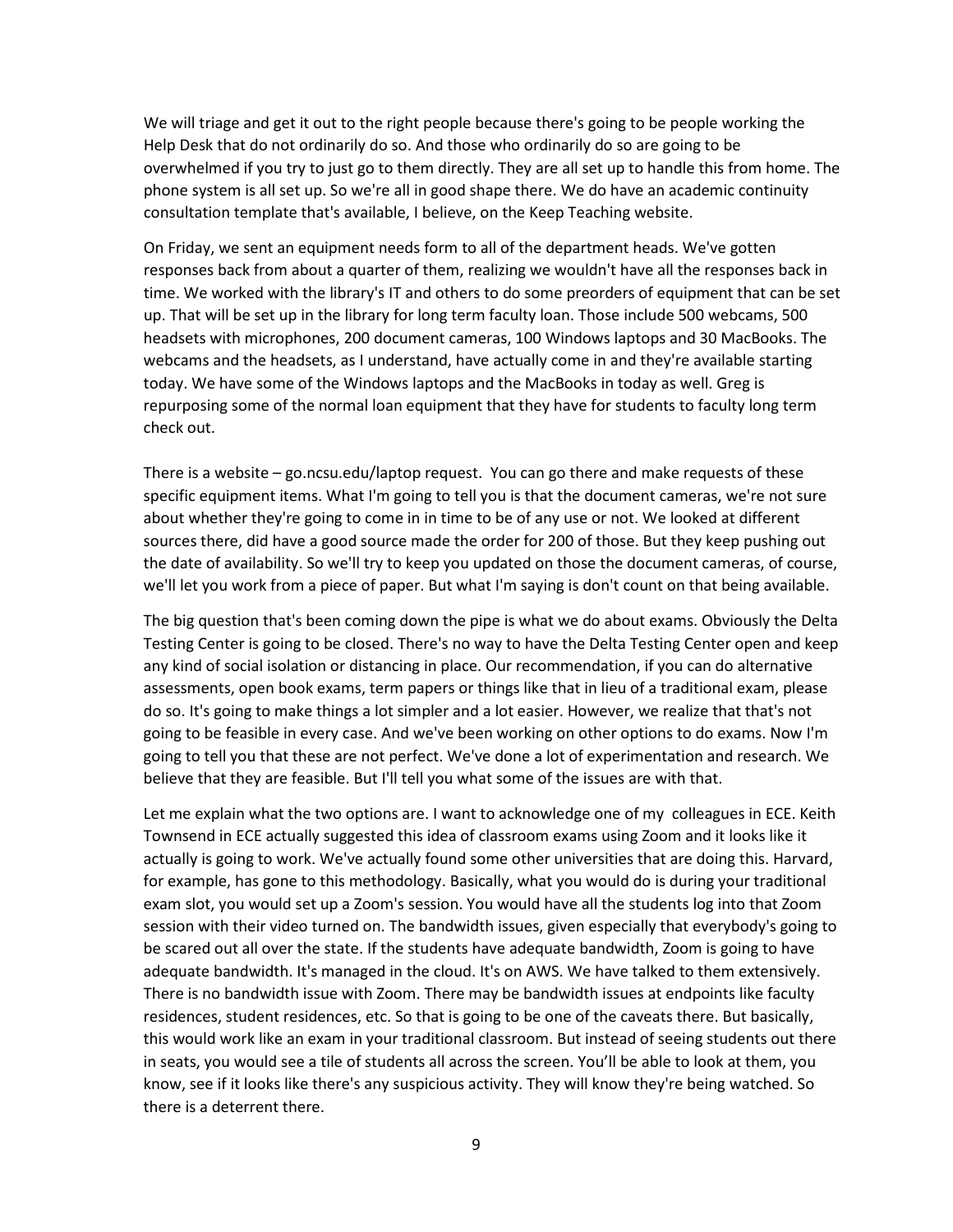Basically, you would be able with the Zoom to start the exam, preferably Moodle exam, but we will actually come up with guidelines for paper exams if that is needed. And using the chat, the students to be able to ask questions of the instructor. For large classes, we probably want to use breakout rooms on Zoom so that we'd have TAs that could manage looking at 20 or 30 students at a time. This is a work in progress, but so far we have not found any showstoppers to doing this. Like I say, the biggest issue is going to be the end points; the students that are at home, not back on campus, that may not have an adequate broadband connection or an appropriate computer for taking the exam online.

The other solution that we're looking at and by the way, we've actually gone out to all the online proctoring vendors. They are overwhelmed, as you might imagine. They have told us they can accommodate us, but not until perhaps June or July. Well, that's not a great option, but there is a solution, a software based solution, Respondus, that we again are doing a deep dive on. It uses a locked down browser. So during the exam, the student would have their laptop on there, would not be able to browse to other sites or see other things going on. Respondus' monitor turns on their camera and microphone so you do have a recording of the students. They have an AI system that would detect suspicious anomalies like the student whispering a question to someone else or looking on their cell phone. Their AI is supposed to be pretty good in this regard.

We do believe and again, this is a work in progress, but this may be a viable option as well. To be clear, the Zoom option would be during regular exam periods. The Respondus option could be during regular exam periods, but it also could be done asynchronously and that'll probably be the solution. For our online classes that won't be able to come to the testing center that normally have some period of time to take their exams or ideas from those vendors, it would be an alternative between them. The Respondus solution, or we're still trying to work with third party vendors on a limited scale, for those online classes that would be done - the asynchronous exams.

So that's our approach to exams. Things that we need from you; as I said, use the LearnTech email rather than calling individuals, and be patient. We are expecting heavy traffic volume at this time. Help each other when you can. And I've actually seen this and heard this from several of the department heads that have responded. We have faculty experts that have been doing online teaching in every single department on campus. They're a great resource for you. And being on the ECE line, I've seen a lot of faculty step up and say, hey, this is what I do, this is how I do it. And other faculty are learning quickly from them. So you've got the online continuity plans that you've been working on. There's a lot that have been uploaded already. They're a resource that you can look at and say, okay that could work for me. And so please utilize those resources that have already been posted out there. "

#### **Q & A, Moderated by Carolyn Bird, Immediate Past Chair of the Faculty**

Carolyn Bird: The first question concerns the mandatory status and the question regards clarification. Can you clarify what mandatory means specifically for graduate researchers?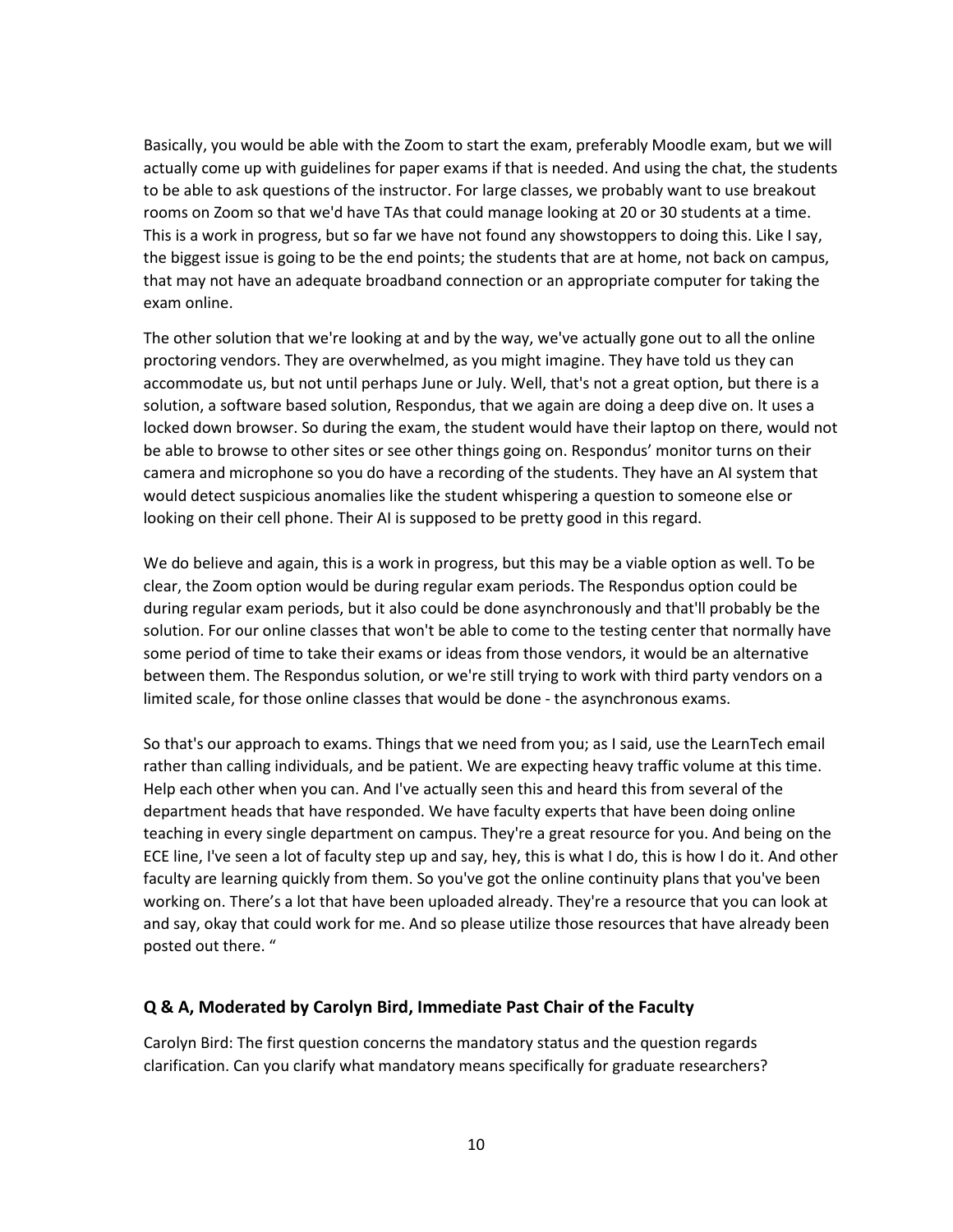Provost Arden: If you read into the memo, you'll see that the directives coming to us from the system office are that we change a little bit how we've been thinking about the term mandatory and give a lot of authority to supervisors to determine who should be present and doing what work, where. I know it's a little bit confusing as we're all used to thinking about mandatory in a certain way when there's a snowstorm or an ice storm. We're changing our thinking about it a little bit at this point in time.

AVC, Human Resources, Marie Williams: You are correct in your clarification of what mandatory is. We have received new guidance, and that new guidance indicates that for mandatory employees, they are those employees who are designated to physically work at an onsite location at the University, not an alternative work location off campus that is not University related, but onsite. I had a meeting with the Human Resources leaders earlier this afternoon. And just the quick formula is that if you're a mandatory employee, you're required to work onsite; if you're a non-mandatory employee, you are strongly encouraged to work remotely if your job allows you to work remotely. And we understand there may be some cases in which an employee might not be able to work remotely. I think the essence of the fact is, and we want to focus on that, is that the University is open and operational. And so what we have been emphasizing with our units is that we are open and operational, but at the same time wanting to ensure the safety of our employees. There will be a lot of our employees who will be working remotely, and we totally understand that. But we also will be providing a skeleton staff. So as it relates to student workers, temporary employees, grad students, etc., as Provost Arden indicated, your supervisors, deans, etc, get to determine on a case by case basis who needs to be designated mandatory. But the key thing is that they're designated mandatory only if they're required to work at the University physically onsite.

Chancellor Woodson: The only thing I would add is that the new opportunity we have with the new designation of mandatory is that it doesn't require the designation of mandatory for a full 40 hour work week. You can identify, for example, an employee in your lab or in your group that there is a mandatory responsibility on a certain day at a certain time. And so an employee can be determined to be mandatory and the time that they're mandatory is defined.

AVC Williams: That is correct. For a mandatory employee, and we have provided some examples in our guidance, but you could have a mandatory employee who's scheduled to work Tuesday to Thursday, 8 – 5 and then on Friday is able to work from home remotely. When they're working home remotely, they are considered a non-mandatory employee when they're working remotely offsite. But when they were onsite, they are mandatory. But it doesn't have to be a full 40 hours. So you could have that blending of when somebody is working mandatory on site and when somebody is working remotely as a non-mandatory employee.

Carolyn Bird: How do we manage facilities that require hands-on presence for research and funded work that can't be remote? Is this up to the P.I. to decide how to manage that? Or do we have some kind of policy in place?

Provost Arden: There will be a memo from going out tomorrow from Dr. Vouk that will provide more detail. In essence, we recognize that ongoing research is a critical part of what we do as a major R-I University. Moreover, we have significant federal commitments in much of the research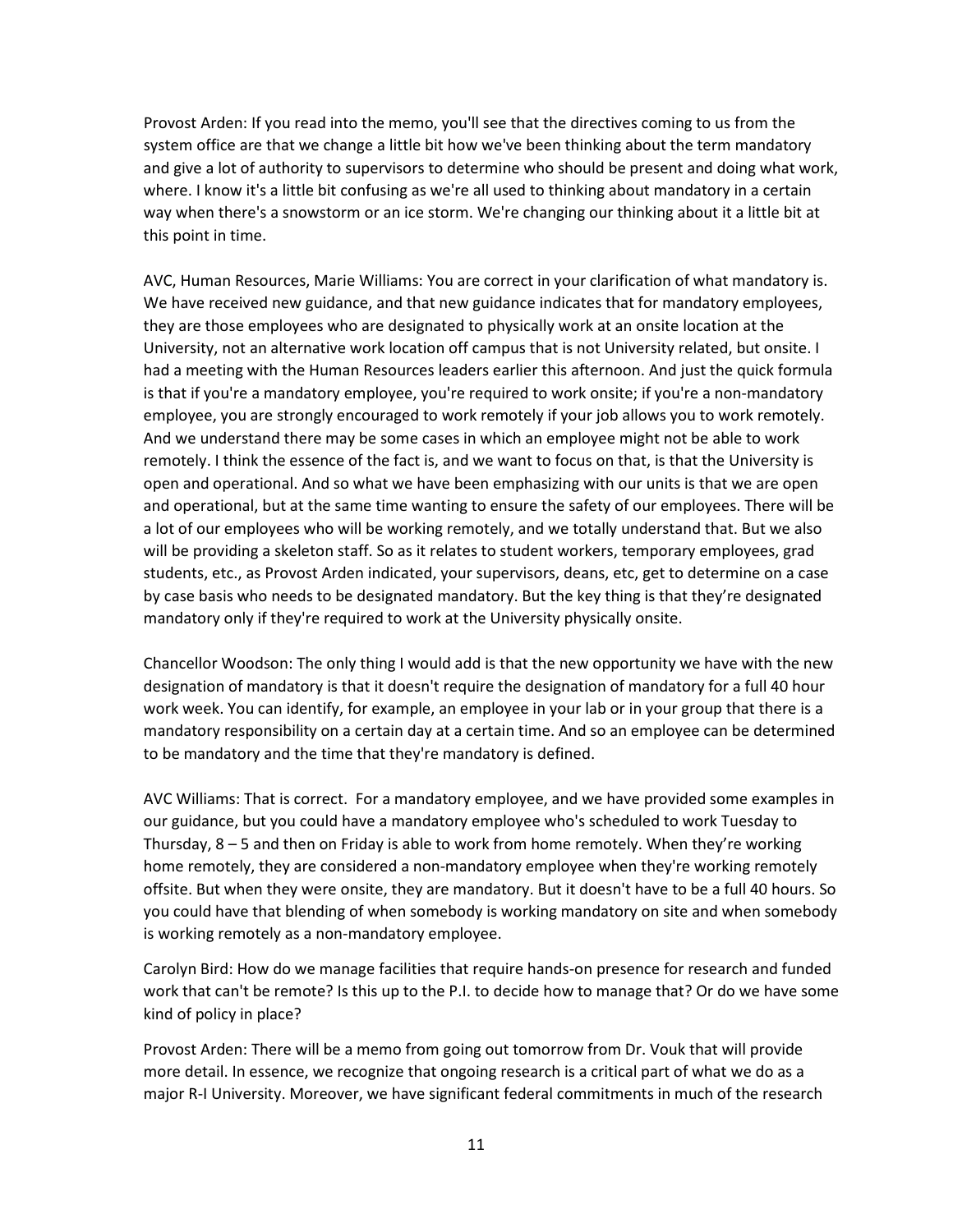that we're doing, and these are not simply things that you can shut down a lab and not pay attention to. We know that many labs have critical experiments that must be run at certain times. Cell cultures have to be tended to, animals have to be fed. We're very aware of this. So the big picture is we are not telling P.I.'s they need to shut down their labs, but we are saying perform critical experiments, perform critical functions with a number of personnel, and do try to reduce the number of personnel. So this is not business as usual in your lab. If you have a lab that normally has 10 doctoral students and two or three post docs and a research assistant, this isn't an expectation that your lab will be functioning as usual. You need to really ask yourself, what are the critical functions that must be undertaken in this research lab for research continuity over the next four to eight weeks Is the guidance given by President Roper and the system office. And so there is going to be a lot of discretion needed by supervisors to maintain critical functions with minimal personnel. But you do have the authority to keep your labs open and keep conducting that critical research.

Dr. Mladen Vouk: I can tell you is that the Office of Research and Innovation facilities, critical facilities, are operational right now in virtual mode and will be available to serve the faculty and the P.I.'s and everybody else. We will not only sending out the message, but posting on the website with much more detailed information whether it is laboratory emergency planning and closure checklists in case that happens to be the case, and the other one is how to develop a contingency plan if you don't have it already. And we would encourage everybody to do so, to plan to work on essentials and make sure that the research results and the projects continue to be viable, but to reduce the need to do it instantly, if that's not the case. We will be meeting with Associate Deans of research in the next day or so and getting information from them, what actually works and is needed for your colleges and departments and what fractional functions that you normally use are essential and which perhaps are not needed. So you should certainly contact your ADR's to tell them that because we will be asking them that question. In fact, I'm asking them to give us that information prior to the next ROC meeting. We feel for you and we know exactly what the situation is, and you should ask us. We will have a full operation working. You can call us at any one time and it will be answered during the working hours and probably answer emails after that. One thing to remember, if you're a researcher that is sending proposals in and so on, is that some research sponsors are being flexible with deadlines. Agencies relying on electronic submission, however, may actually timestamp the proposals coming in regardless of whether the agency is open or not. So do not assume that proposals will be accepted based on sponsor operating status. So you should get in touch with us to get that information.

Carolyn Bird: In the interest of limiting people on campus, students have been asked to return to their permanent residencies. What steps are being taken to minimize the interaction between students while they're in the process of moving out?

Provost Arden: So just to be clear, and I'm going to also ask Amy perhaps to comment here as well. When we say students moving out, the memo is very clear that we are not asking students to remove all of their belongings at this point in time. In fact, we want a minimal number of students coming to remove essential items only, and they will be given access to do that in the coming days. One reason for that is we don't want a surge of individuals on campus, students and parents and others. We don't want to increase the density of individuals on campus in the coming days. The resident rooms will be locked, the buildings will be secured and students' possessions will be will be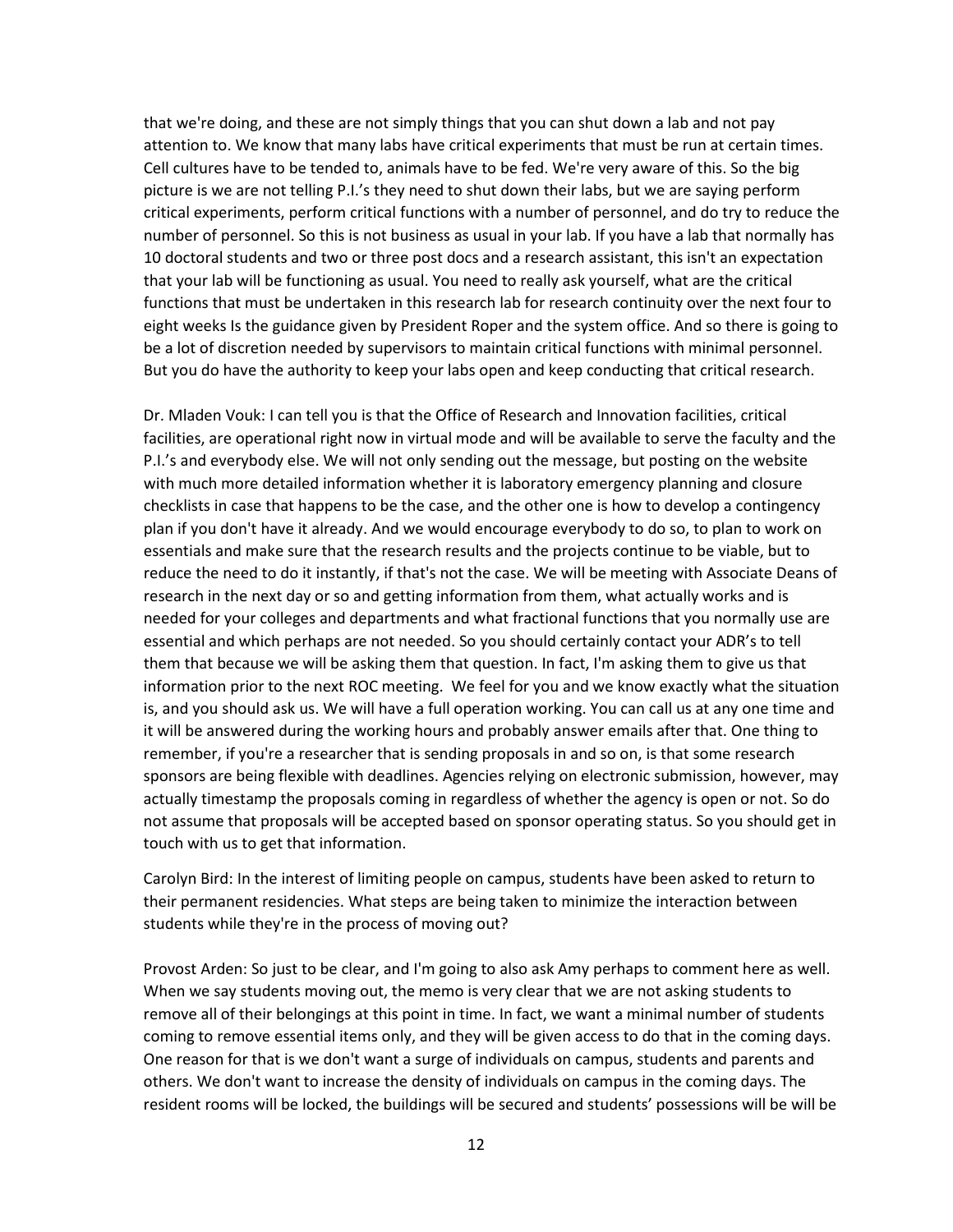safe. And so we will allow for students to get critical items when they return. The issue has also been raised that when students do return to their permanent residence how can we be sure that they have Internet access, for example, as will be required for a 100% online? This is a tough one, I will tell you. We recognize that there are many areas of North Carolina where there is not adequate broadband access. And this is actually one of the reasons that we were sensitive to closing residence halls earlier in the process is to ensure that our students who come from all over North Carolina are in a location where they have good broadband access and complete their studies. At this point in time, we believe it is more essential to decrease the population of faculty and students and staff on campus to decrease the risk of community transmission on campus. And we recognize that is going to cause some difficulty for some students. I think it's going to have to be worked through on an individual basis whether the student is able to go home to their true home residence or is going to be able to locate with friends or family elsewhere to gain access as we go to being 100% online ,as we go to being largely non-residential for the remainder of the semester. This is going to be a critical issue. We're sensitive to it. We know we won't be able to solve all of those issues, but we will work with students to identify opportunities for them to effectively complete their studies.

Carolyn Bird: There are several questions related to graduate students. And one of them is can parking restrictions be lifted due to limited bus schedules? Who do they call if they're feeling ill, and will graduate insurance cover hospital stays and Covid-19 tests.

Dave Rainer: We did not have an inexpensive option for students to utilize for parking. So there is a \$2 online permit. The prior online permit had been \$10. So we've got reduced enforcement. Currently, we will continue to visit the issue. We may just suspend enforcement. It's under discussion. There have been some questions about the buses running. The buses are running. They're cleaned on a regular basis. Mass transit is running in the triangle and those buses are cleaned on a regular basis. I've ridden the buses. There are not a lot of people on the buses. So you'll actually be socially distanced if you do ride the bus.

Provost Arden: With respect to the student feeling ill. Contact student health, I assume.

Julie Casani, MD: So graduate students have access to student health in the usual way. We're asking that anyone who is requesting an appointment in student health must call first. We're not doing walk-ins. That's really just to protect everybody. But their access, their insurance, everything still covers exactly what it did before this. We have reached out to several of the insurance companies that we are in network with and we have been reassured that their coverage will continue and it will be the same restraints and coverage that they had before Covid-19. So there is no exclusion for it or extra charges for that.

Carolyn Bird: Did that answer the graduate insurance plan that pertained to the graduate insurance plan? I have some hospitalization questions.

Julie Casani, MD: So as far as I understand, there's no changes in coverage.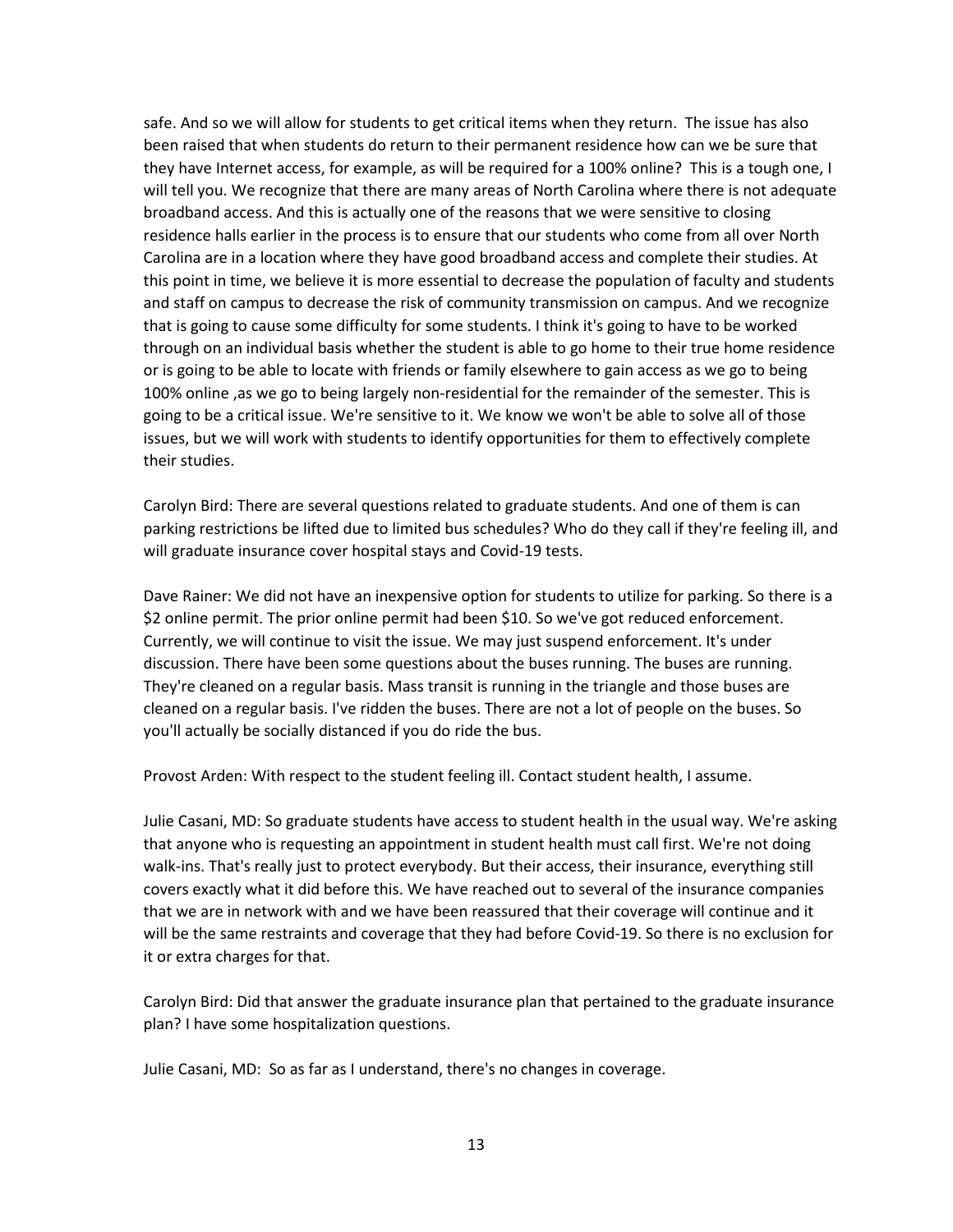Provost Arden: Students who are on the graduate student support plan have health care coverage. They have access to student health and that is not going to change from prior to this situation.

Carolyn Bird: Related to students who live off campus, will they have access to the dining facilities on campus?

Provost Arden: The answer is yes. So as the Chancellor has stated, we're open. I would look at this as essential services being conducted by essential personnel. So students that live off-campus, especially students that have dining accounts, for example, will have access. But we have to walk through and think through just how big that demand is. We're not going to have all of the dining halls open that are usually open when we're going to have all the dining facilities, for example, in Talley open. We're going to restrict them. There will be a lot more information coming out on that. But yes, students that live off-campus will have access to certain campus facilities and certain campus services. So, for example, the library, which will be running on reduced operations, but still will provide services to students. Dining as another example. And so we're really going to try to ascertain those needs of our local students and meet those needs. And there'll be more information coming in.

Chancellor Woodson: I think we you know, this is obviously an unknown for us. But like almost all of us recognize that a very large number of our students live locally off campus. The vast majority of our students. So it's really an unknown. Most of those students have committed to leases in the rental units that are in. And so we fully expect that there are a lot of our students who will remain here in the local community. But that being said, there's going to be limited opportunities for them on our campus. And I know that's a challenge for them.

Carolyn Bird: Has consideration been given to converting classes to pass fail for this semester?

Provost Arden: This is a matter of discussion on every campus on the system at the moment, and it is under consideration. But we have to think through it carefully. So we want to be as flexible as we can for both students and instructors. But there are some cases in which students need a grade and we need to be sensitive to that.

Louis Hunt: We are working at this. We've got some plans in place. We have been working with OIT to help us develop some stuff, working with Katharine and Duane and talking to other institutions. We do have some plans. We also don't want anything in place too quickly. We want students to be thoughtful. We want them to give everything a chance to take place and get comfortable before they make any decisions. So we do have some good plans and planning in place and we'll be rolling that out I think over the next week or so.

Provost Arden: An important point to make at this time is although the memo that went out from the Chancellor today was very comprehensive, there are a lot of details that we have to work through and provide further information. So over the next several days, we will be sending out communications specifically to students, to our employees, communications about research with more detail, more specifics. And so please do look for those communications over the coming days.

Carolyn Bird: When will we hear if we can continue summer camps? When will a decision be made about summer undergraduate research programs and the housing related to those programs?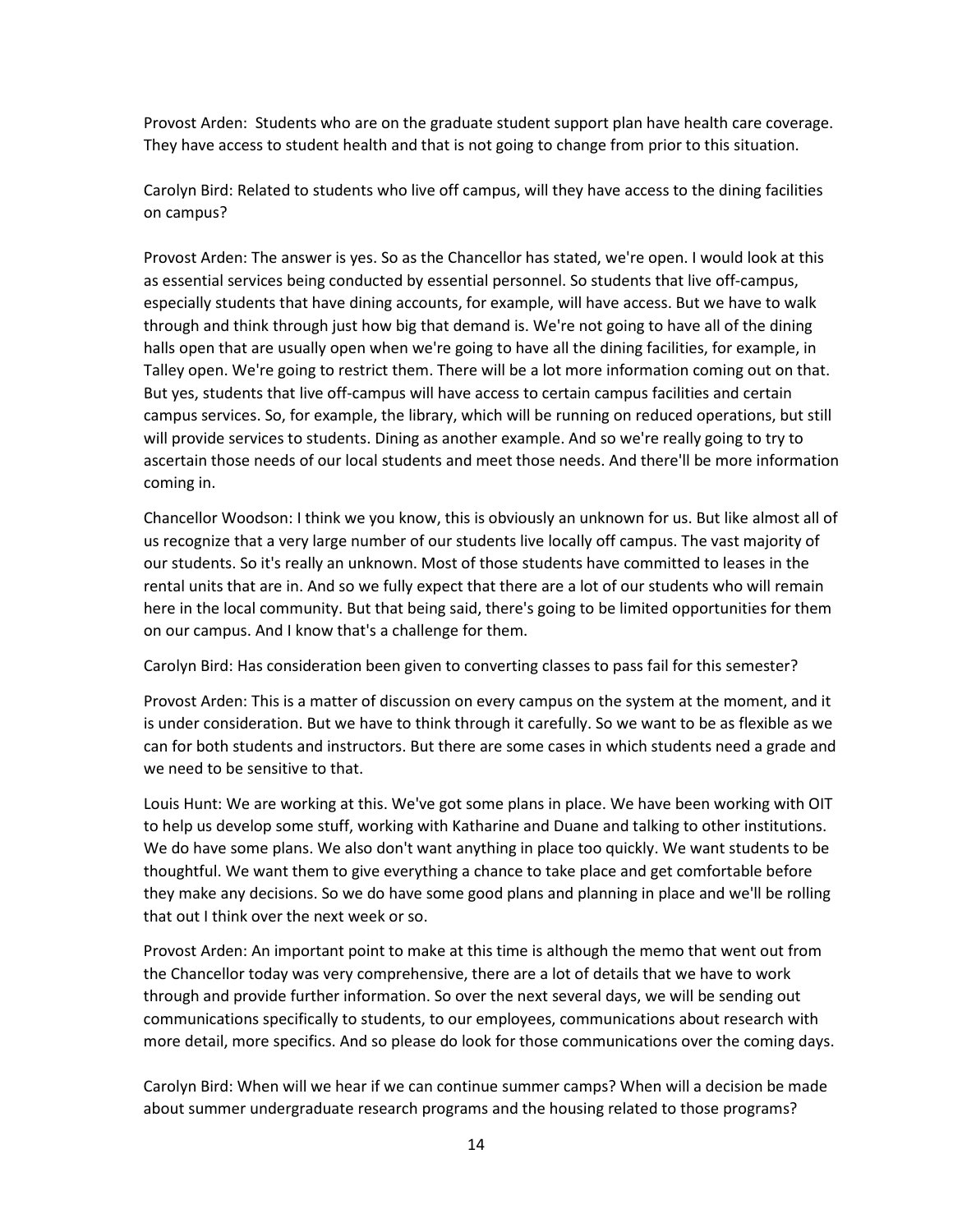Summer field classes and any decisions, given close proximity holding those summer field classes? And when will decisions be made about summer session?

Provost Arden: The only decisions that have been made about summer today is that all summer study abroad has been canceled. And the reason for that and that early decision is that we have to frequently have contractual obligations with a number of different institutions and providers that we would have to enter into early. Students have to be making long term plans and plans about summer travel and summer study. If they are not able to travel and study abroad in the summer, then they need to be able to make alternate plans for either summer courses online or otherwise, or summer employment. And so we felt we needed to get that decision out very quickly. I made that decision yesterday with the Director of Study Abroad. Other than that, we haven't made definitive decisions about summer. What I can tell you now, and it will be a little while before we come to those decisions. I find it difficult to envision a vigorous summer camp program this summer. I also find it difficult to envision a vigorous on-campus summer program this summer. But we're not ready to make those statements. We're not ready to make those calls just yet. So, Louis or Amy or Dr. Casani, do you have any comments? Considering where we are now, I think we really need a little bit more time to be able to evaluate those things. But I certainly have trouble at this point in time, looking at the trajectory of this disease and other countries, thinking that we would be having a vigorous summer camp program where we literally have thousands of K-through-12 students coming on to campus in the summer.

Carolyn Bird: Looking forward, but a little bit closer at hand, what is the thinking about graduation?

Chancellor Woodson: We're only a week or two away from making that decision. The president of the system has asked us to be thoughtful about it and to be together so that we're not having different messages going out to students all over the state. So that doesn't mean that we'll all do the same thing. That is the same make-up kind of opportunity. But it means we need to make that decision. Just like the Provost has said about summer programs, it's hard for me to envision at this point in time that we can have a spring commencement and all the commencements across the University. Having said that, we would have to think hard about how we make that up. One thing that the Provost and I have talked about - no decision, so be clear, we haven't - is the possibility of having combined larger commencement opportunity for students in our December commencement, inviting back those students that have graduated in May to participate. We would have to look hard. It is not an easy decision. But I think it's fairly clear to most people listening today that a spring commencement is increasingly unlikely. But I've promised President Roper and all other Chancellors have agreed, that we won't make that announcement until we're all together on making that announcement.

Carolyn Bird: The next question is about post docs and what emotional support is planned for foreign post docs who can't go home and don't have access to student health?

Provost Arden: This is a critical issue. And I know that it's a political issue. And the reality is that we are going to have many international students, not just post docs, who are going to have difficulty traveling home or if they do, cannot or will not be able to return to campus. And I know that they are really struggling with many of the issues that they're facing in their home country, as well as the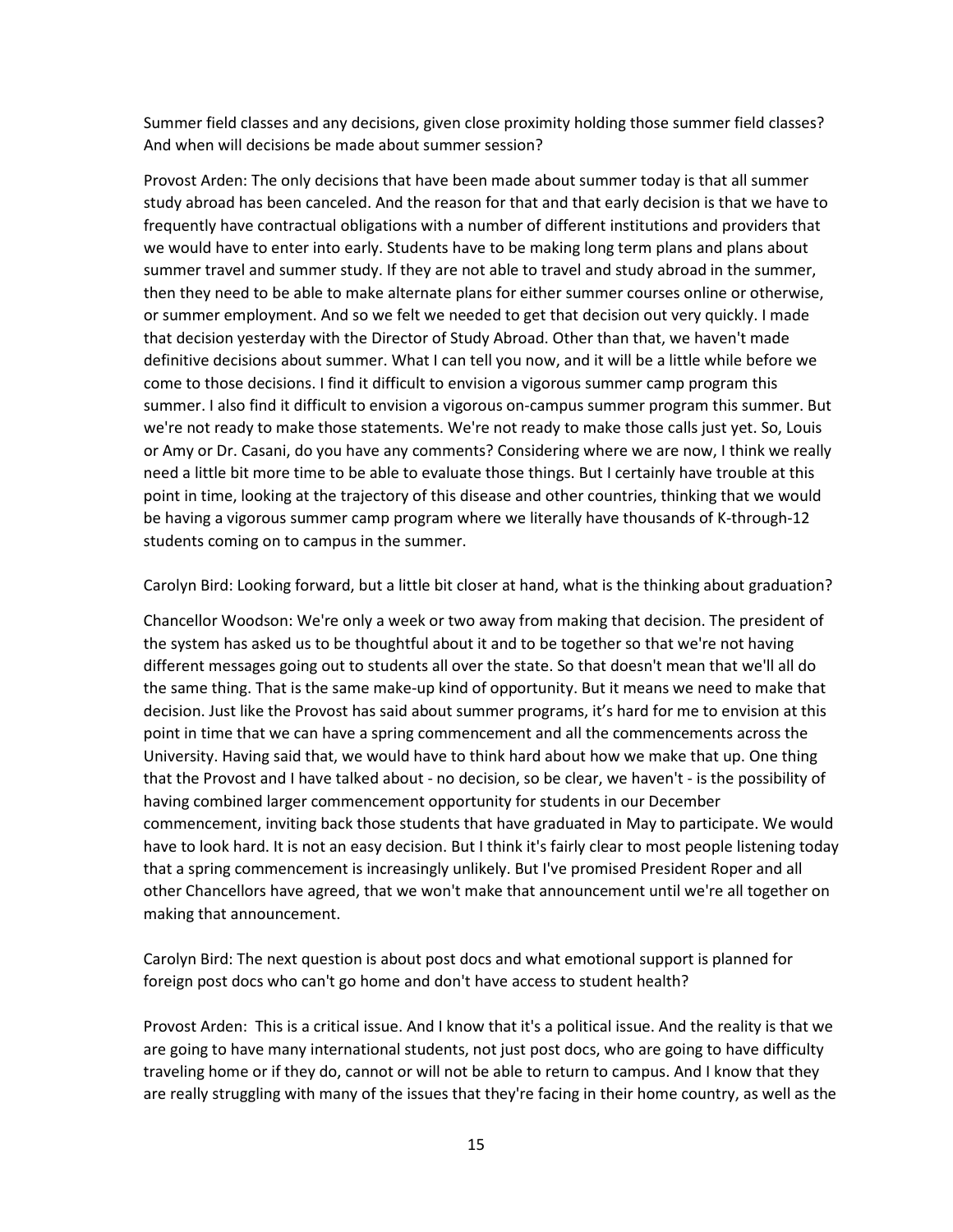emerging issues here. So we're very sensitive to that. We have a philosophy that we will not turn students away from our counseling center; that those who need to be seen at the counseling center will be. I'll qualify that by saying we are going to a lot of counseling by distance as opposed to inperson counseling. But we will continue to try to make those opportunities available. Our Office of Global Engagement, through the International Student Office, will be reaching out and continue to be reaching out to all international students and all international post docs on campus to assure that they have the support, both emotional and physical support, that we can offer. You know, it's not a panacea. We can't identify or remedy everyone's issues. But this is on the radar very squarely for the international student office, for the counseling office and for the NC State community. We're very sensitive to this.

Chancellor Woodson: The only thing I would say nice and I tried to allude to this in my opening comments. I think we all, as leaders and I include the principal investigators of laboratories the post docs that are working with them, we all need to take on a little extra burden, a little extra responsibility of reaching out for that virtual connection with people in a period when we may not be together in large groups. I just would ask everyone to check in with their students and with their post docs and be mindful that they're going through a lot of uncertainty. We hope and pray and do everything in our power; we hope that this is a temporary issue for all of us and we're back to some sort of semblance of normality. Even though we know this virus is going to be with us for a long time, I believe that this country and the world will have to come to learn to live with this virus and will be able to get back to a normal type of operation, even knowing that the virus is with us. But until then, and our post docs are here for extended periods of time; we want them to remain here and we want them to feel supported. So I just hope that all of us will take the people that are close to us, that work for us, that work with us and take that extra step to reach out to them electronically. And let them know that we're thinking about it.

Julie Casani, MD: We see post docs in student health, and so those services would still be available. We just got straightened out their ability to schedule their appointments online. But we've moved to no, I'm scheduling for anybody, so they'll still have to call. But we have seen students with anxiety and we have seen a fair number of international students who come in with various complaints and ultimately are concerned about themselves and their families back home. And that's what we wind up talking to them more about. So it's open.

Carolyn Bird: The next question is about continuity plans and faculty are interested in seeing other faculty continuity plans. What is the possibility of that within our university for our courses?

Katharine Stewart: I think there's a couple of ways to think about doing that. The first is that, of course, we encourage all faculty to share their continuity plans with their colleagues, as Tom said. Particularly your colleagues in your department are likely to be some of the greatest sources of wisdom for you about how about how to adjust your courses, particularly within your discipline. I think the other thing you can do, if you'd like to look at some examples from a wider variety of disciplines is go to Keep Teaching website. Again, that's go.ncsu.edu/Keep-Teaching. On the 'create a plan' section of that website, there is a section called 'example plans.' We are curating examples of those plans and they come from a wide variety of disciplines. These are faculty plans here at NC State that have been created in the last month. If you'd like to submit your continuity plan to be included on that spreadsheet, we would really encourage you to do that. There's a million different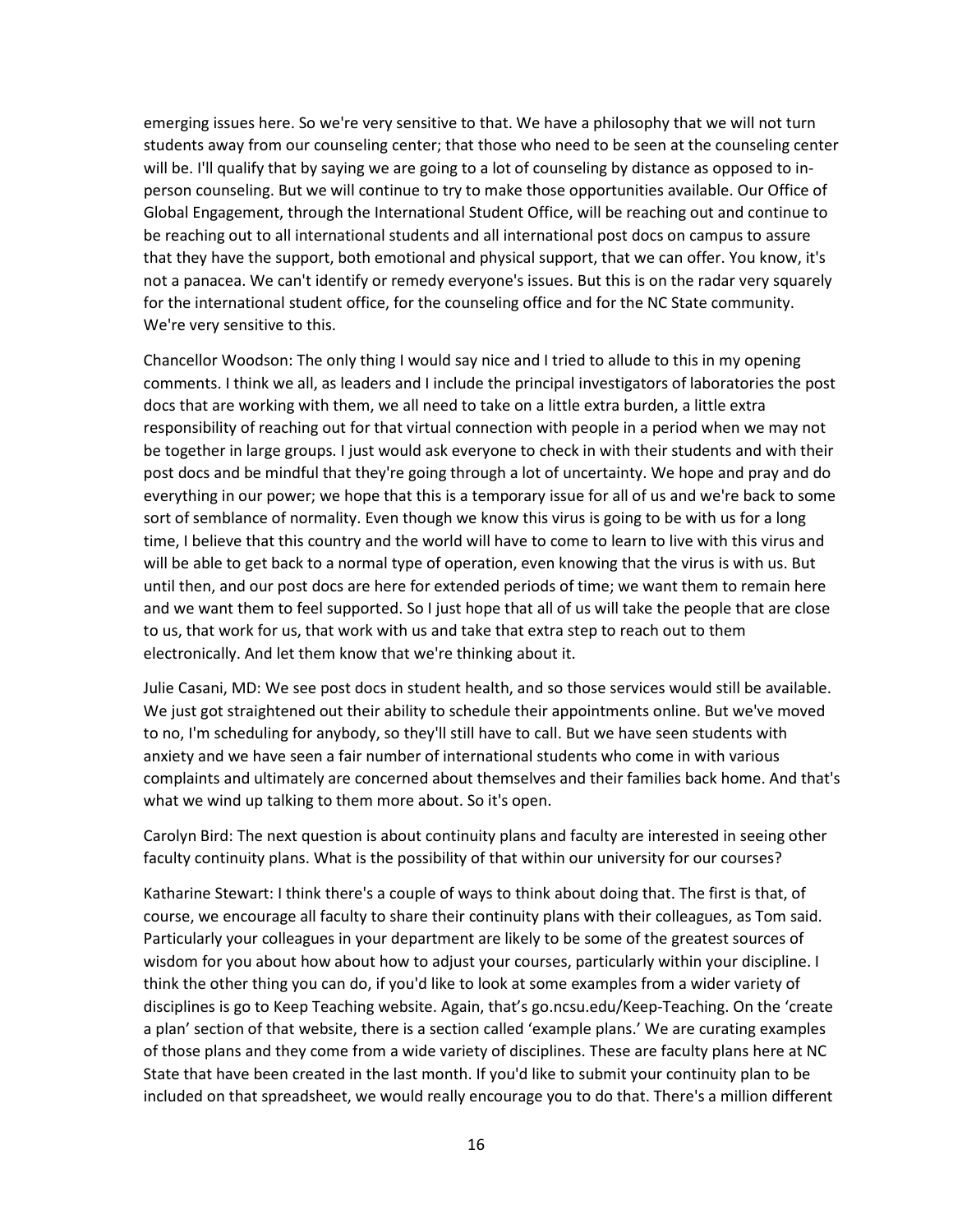ways to do this, and the more examples we have, the better. So take a look at the plans that your colleagues are sharing within the department. Look at the plans on the Keep Teaching website, and if you'd like to submit your plan, you can e-mail your plan to [faculty-development@ncsu.edu](mailto:faculty-development@ncsu.edu) and we'll get your plan up on the website to share with your colleagues.

Carolyn Bird: This question concerns what is the status of the College of Natural Resources and DASA Dean searches.

Provost Arden: So let me deal with the College of Natural Resources search. We are bringing that search to conclusion very shortly. And within the next several days I'll be making an announcement regarding the appointment of a Dean of the College. So please look for that announcement. We are able to complete the on-campus part of that interview process before all coronavirus became a very, very prominent feature for us. With regard to the DASA search, we are in a slightly different situation. We've conducted the off campus interviews, have identified three finalists for that position, but we are delaying bringing those finalists to campus. All three finalists have been contacted and all three are very pleased, quite frankly, that we have delayed the on campus part of that search. It would be my intent that we bring those individuals to campus probably in late summer, I'm hoping, and then bring that search to closure. I don't think that it's fair to them or anybody else to expect them to travel, come to campus, meet with folks. Much of the campus will not be here so it would be kind of an empty experience, quite frankly. And so I'm really indebted to Dr. Hunt and his colleagues who Chair that search process that we were able to get to the point of identifying finalists. But now those folks are awaiting a time slot to come to campus later in the summer.

Carolyn Bird: Related to that, how are we limiting visitors from outside of the University, limiting their presence on campus?

Provost Arden: There are several things that we will be doing, several specific things that we will be doing. So, for example, many of our buildings will be card access to the faculty and students, for example, who are usually there. For the libraries, we are going to access for NC State faculty, staff and students and a limited number of students from other institutions. We will no longer be open to the public for our libraries. Other than that, there's not a lot of reason for folks to come to campus. We're essentially going to have minimal operations with essential staff.

Dave Rainer: I would just like to reinforce what you said about the libraries. The libraries have, in fact, implemented a card access program. You need your card to get through the turnstiles at the library. I would anticipate that there aren't a lot of reasons to come to campus, as you alluded to. So I would not expect that there are a lot of guests coming, nor would I encourage people to bring guests.

Provost Arden: There are there are a lot of this is further down in the weeds. But for example, we've obviously completely suspended our international visitor and scholar program. So concerns with respect to folks coming and visiting the university from other locations has been suspended. One of the areas that we're really working through is, for example, McKimmon Center. McKimmon is in the business of conferences. But our current directing are that all meetings of greater than 100 individuals are not permitted. So we're working through, determining what gatherings in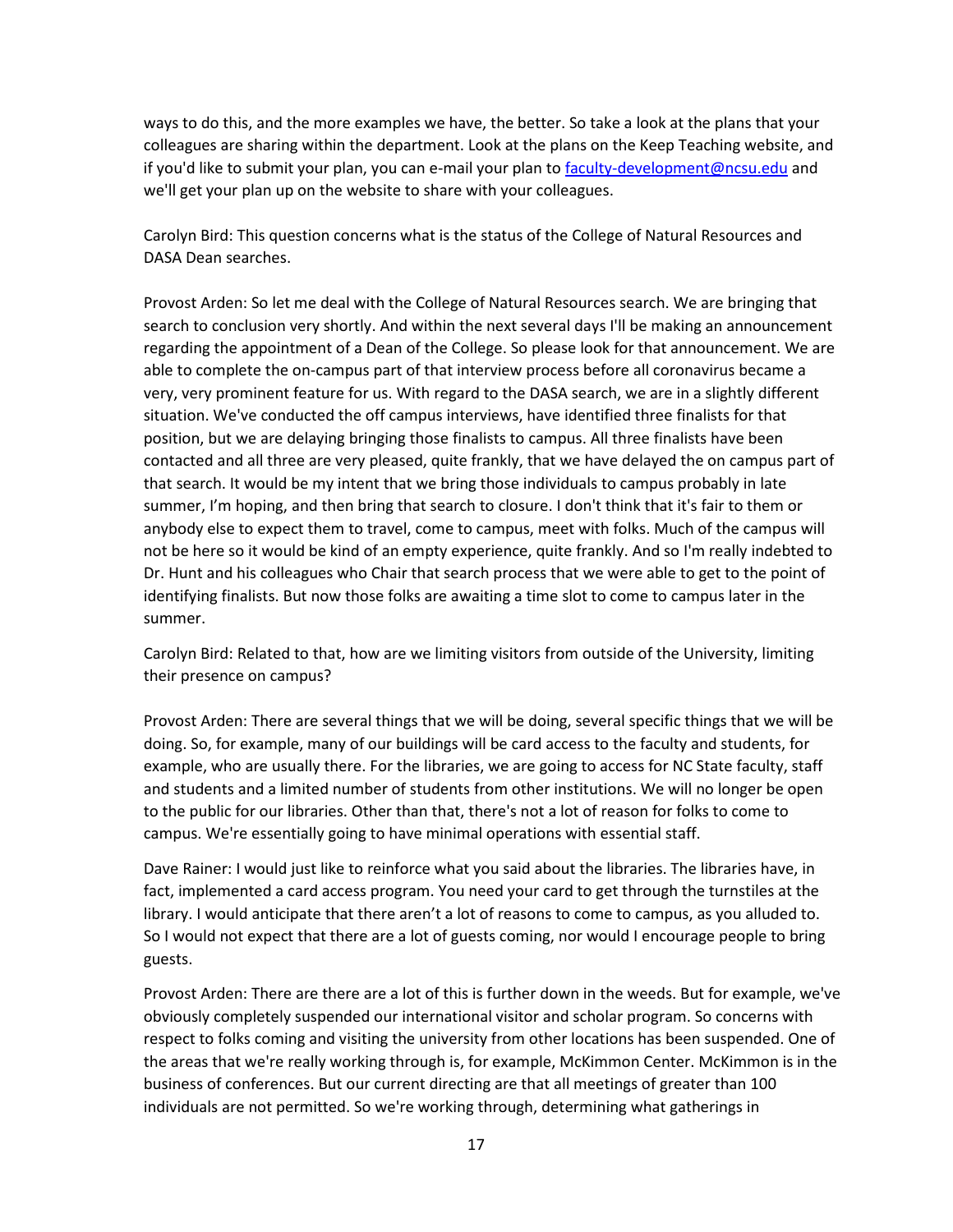McKimmon would still be permitted and what would not. And there are a large number that are not. Many gatherings on campus that would bring members from the public are already being canceled because of the gathering laws or otherwise. So there's not a lot of incentive for members of the public to come to campus over the next four to eight weeks, quite frankly.

Chancellor Woodson: I think one of the challenges and certainly a consequence of this issue we all face is this is a time a year that many departments would be bringing candidates for faculty positions to campus. And that's a really challenging thing for us because, number one, we're recruiting. We want people to join us. This isn't exactly the best time to be selling the University as a as a potential home. But the reality is they would all be coming from other Universities that are equally struggling with all of these issues. So it's just a difficult time for all of us.

Carolyn Bird: The next question concerns limiting people on campus and the administrative pay that was mentioned. So who would people contact to get better clarification regarding administrative pay, mandatory and mandatory staff?

Provost Arden: Essentially, the supervisor and the local HR personnel are the key individuals.

AVC Marie Williams: As you know, the Office of University Human Resources stands ready to assist any of our faculty and staff during this extraordinary time. I've been in constant communication with our HR leads in the college divisions and administrative units. And so we stand ready to field your questions. As Dr. Stewart indicated earlier, we may not always have the answers, but we will do our best to turn around your questions to you as soon as possible. So, yes, contact your supervisor, contact your college lead, and they will also contact me and our team and we'll get those answers to you soon as possible.

Chancellor Woodson: I think one of the things that is throwing everyone, with regard to this mandatory issue, is that we've used the word mandatory differently in the past for different circumstances. So there are employees all across our university that think they know what mandatory means and whether they're mandatory or not. I've had people in my own office say, well, I'm not mandatory. And I said, well, actually, you work for me and I haven't made that determination. That was a fun conversation. The point is that this is all new unchartered territory for us. And it may be unfortunate that when we got this language from the system office, they used the word mandatory because it has a whole other context within the previous life of the university. So the real answer to the faculty member's question is it's really the supervisors responsibility to determine who is mandatory, and when they're met, mandatory, because it may not be for the for the full two week period that this is approved. This only goes through March 31st. So I'll just remind you that we've got a lot of work to do on this, but it really is at the heart, the supervisors' responsibility. Having said that, we want people to be very sensitive to our employees. I mean, they have challenges at home. They have family situations that they're worried about. And so we've got to be sensitive to the needs of our employees. But the mandatory definition is really a definition left to the supervisor to make.

Carolyn Bird: Related to that, there is a question about mental health resources, trying to understand what is available beyond the employee assistance program for faculty who are now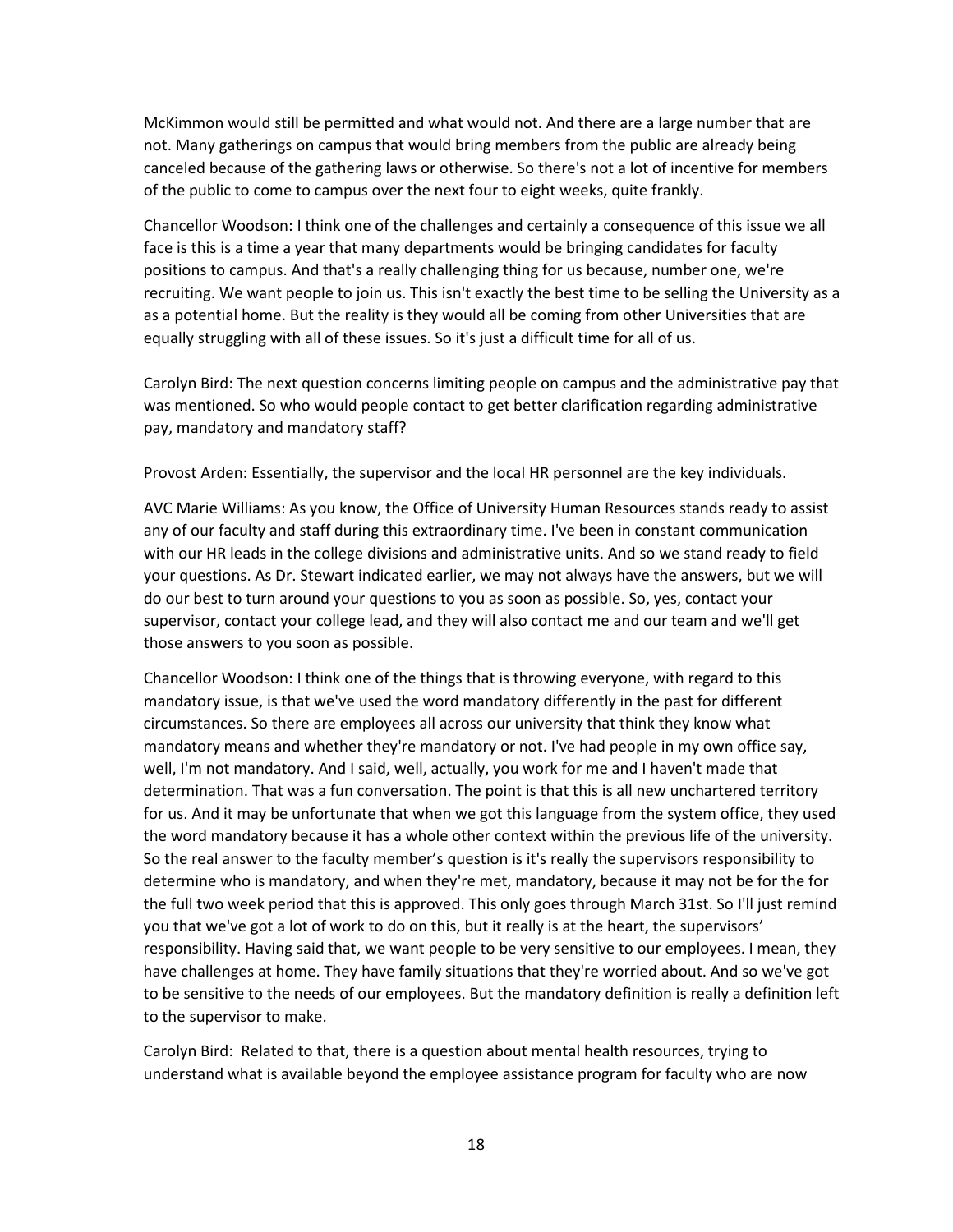managing the children and elders at home at the same time that they're teaching and managing their scholarship?

Amy Orders: So there is a balance of community resource. NC State as part of a community. At the county level and even in the city or townships, there are community resources. There are crisis management, community partnerships and just like a virtual community resource where people come together over the phone to talk in small group sessions. I think it's essential that we partner with those available resources, extending NC State. What we have here is a start, but it is not comprehensive. It is a partnership with our outside resources. For example, Wake Tech has awesome counseling services – telephone triage services with mental health providers. There are groups on campus. Dr. Tina Nelson-Moss has worked with them for partnerships on campus. So I think if you look for community resources, that will be populated on the home page, off the home page by link in the next few days. There you'll see a litany of other services available.

Carolyn Bird: There was a question about precautions for janitorial staff. What is being done for their safety?

Amy Orders: Environmental health and safety and facilities, both facilities and housing, have partnered for weeks doing extensive training, extensive personal protective equipment, dry run of scenarios, just practicing how we can best operationalize quickly. We've also talked about just communications and perceptions and trying to work through what peoples' concerns were. Part of this is we are all a part of this fabric and clorox wipes are very simple for our first tier cleaning. However, we need to be more extensive in some situations. So some of it is education and understanding what we as a campus need to address, we as an individual can address, and then housekeeping for the more elevated situations.

Carolyn Bird: The University just launched strategic planning effort. And the question is, will the University's strategic planning process continue?

Provost Arden: Yes, it will continue, but the timeframe is likely to be shifted. So at the moment, as you are aware, we have convened nine task forces that are all meeting, and we have asked for taskforce reports by June  $1<sup>st</sup>$  with the objective of working over the summer to form a concise, unified strategic plan to present to the Board of Trustees early in the fall. All of those task forces at the moment are meeting by Zoom. But I'm going to likely extend the deadline for task force reports later into the summer. I recognize that the original schedule we set was a vigorous schedule which will now be significantly disrupted. I think at the end of the day, this is something that we need to be patient about and do well rather than do in a hurried manner under adverse conditions. And so I know that I'm going to be flexible with getting those task force reports. The Chancellor told me he's going to be flexible with getting the final strategic plan draft. So, yes, the strategic planning will continue, but on different pace.

Carolyn Bird: We have another question asking why we don't close the University and how is the University prepared to handle the spread of the illness for those who are required to work, and will their health care costs be subsidized. And how is the University taking responsibility for those who may become ill?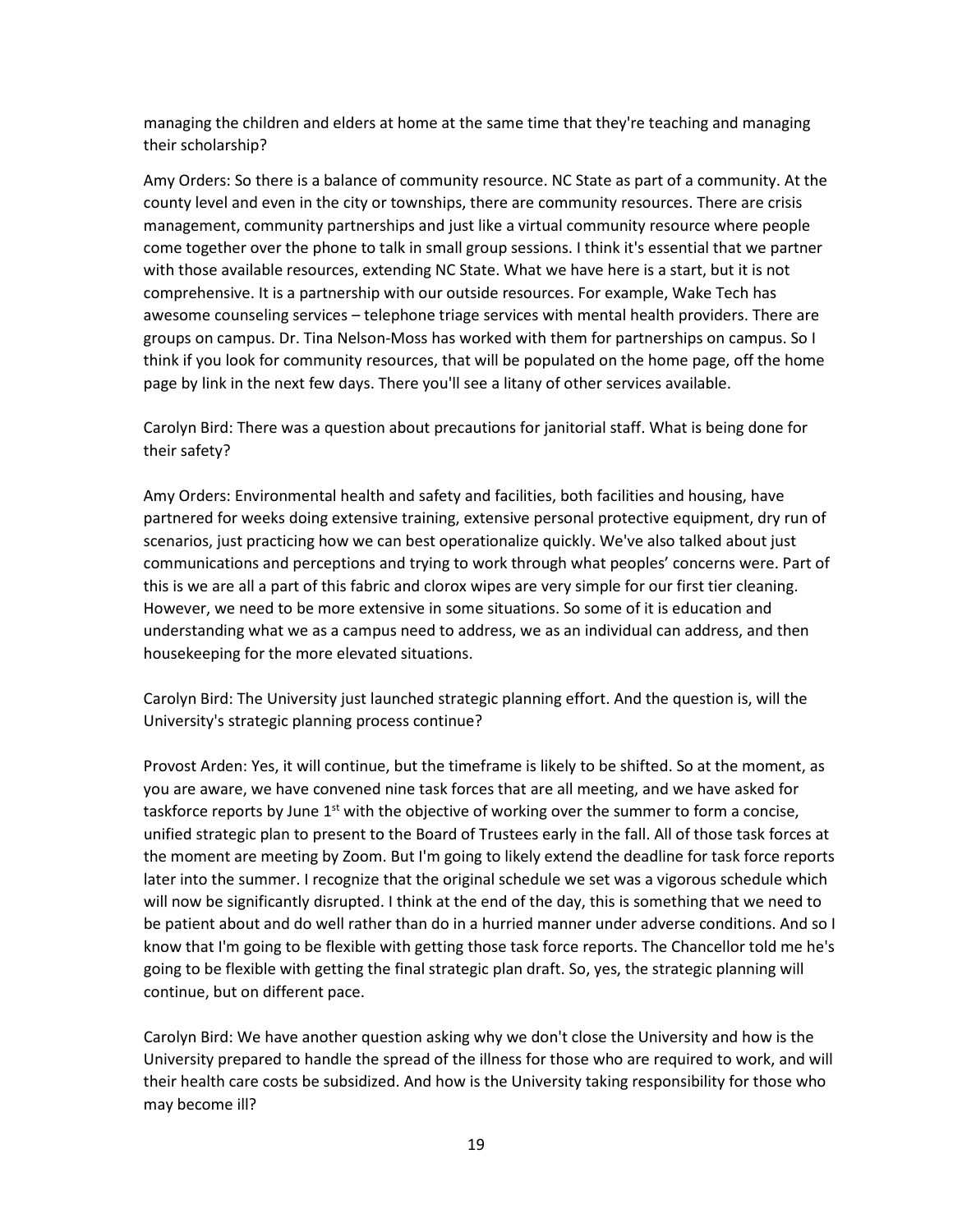Provost Arden: So when you say close the University, that sounds good from the perspective of no one on campus and therefore, we can't have a problem, by definition, if no one is here. But at the end of the day, we really have to think about our constituents. We have many international students who don't have anywhere else to go, who are residents on campus, need dining, need others. We have many students from over North Carolina who, as we talked about before, don't always have Internet access or have other extenuating circumstances. We have critical research that needs to be continued. And most importantly, we have courses that need to be delivered and students that need to make academic progress towards graduation. So it's easy to think about closing the university, but when you break it down and think about the components of the University that we are trying to address and the individuals who comprise the university to whom we're trying to be sensitive, closure is not necessarily the best scenario, but in fact, may disadvantage many significant groups of individuals. With respect to how we're going to address all of the issues, including financial support of individuals, I think we will do everything that we can as an institution to support our community. But I think it is important to recognize that this is a pandemic and that we as an institution do not have unique responsibility for solving everybody's issues. I don't want to be harsh about that, but there is a community responsibility here. And we neither have the human nor the financial resources to address the needs physically, mentally, emotionally and financially of every one of the 45,000 people who comprise this community. It is going to take us working together as a community and forming bridges, making contacts, forming alliances to ensure that we deliver everything that we can to support our campus community. But it's not a simple one size fits all, and it's certainly not something that we can easily put in a University policy. So, you know, work with us. Be patient. We'll work through this. We'll work hard to look after our campus community. But this is going to be more than purely an NC State issue.

Amy Orders: Conversations have been very authentic to what we can do in due diligence and be very mindful of the impacts our decisions have made. And we also, in consultation as a group, have a very concerted pulse on the situation. And Dr. Casani is very transparent, helping us talk about the probabilities or the circumstances in a realistic atmosphere.

Julie Casani, MD: I think also it's interesting to get the question about why don't we just close, juxtaposed to what are we doing about the mental health of our community? Because one of the biggest caveats in response to a disaster, or in an emergency, is to begin recovery immediately. And one of the biggest steps in recovery is back to normalcy of some kind. And so maintaining some degree of education structure, maintaining some degree of life structure is actually very important to people's resiliency and being able to continue during really harsh circumstances and a lot of fear and concern and personal awareness. So I think it's an interesting juxtaposition that I think having some degree of educational structure, having some degree of social structure, is very important to making sure we all get through this.

Carolyn Bird: For people who are interested in staying informed, what other reputable or resources would you recommend other than the Centers for Disease Control and the World Health Organization?

Julie Casani, MD: None. Those are those are the best resources. They are updated frequently. They're based on fact. There are times when it lags. I mean, they are also in the middle of this very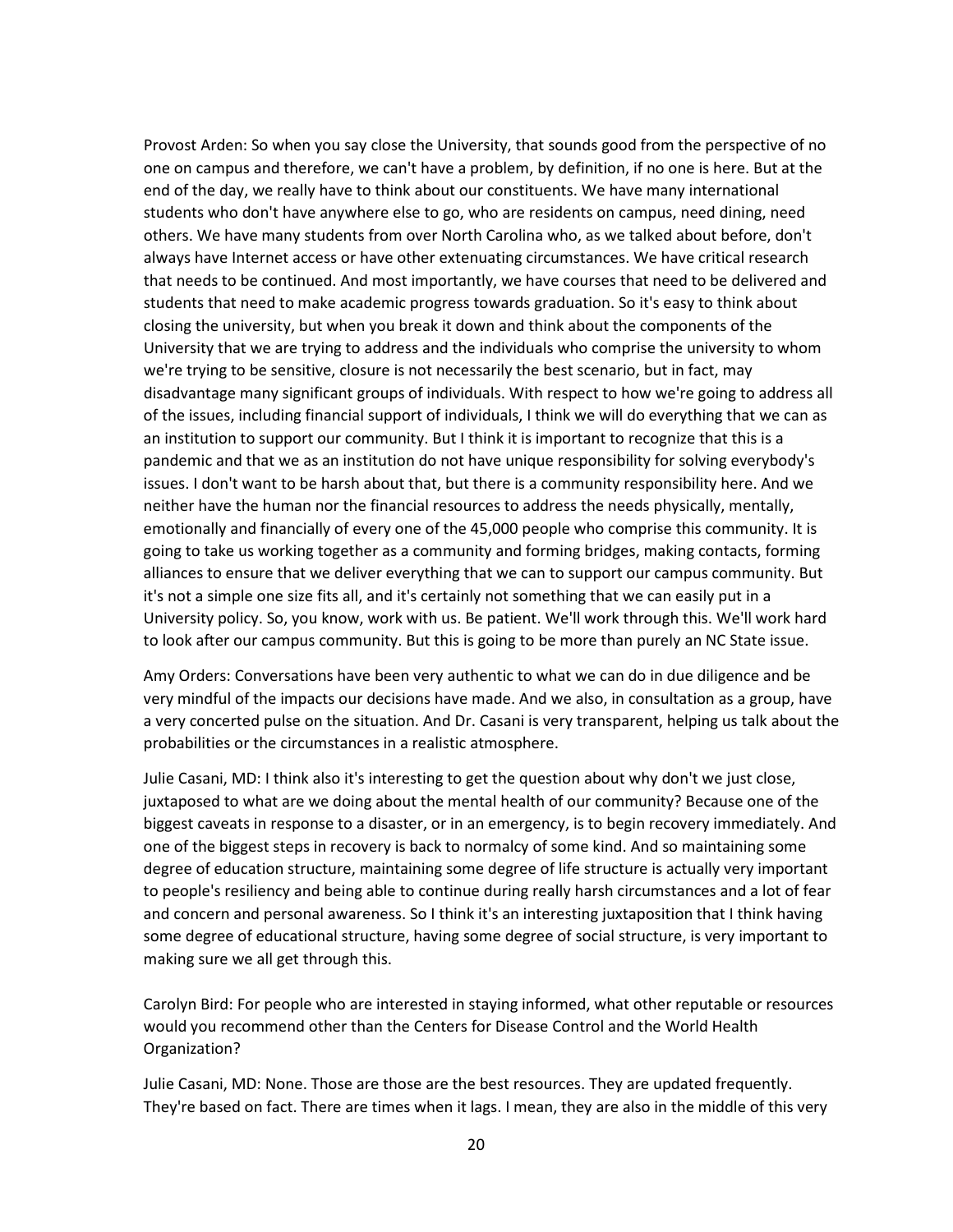stressful situation. But I think in terms of good science, those are still the best for information and resources. They're the ones I look at every day.

Carolyn Bird: So for those of you who are with us today, the rest of your questions are very specific. And so what we're going to do is direct them directly to the subject matter experts and they can respond to you either individually or create a set of FAQs for you.

I'd like to thank the Chancellor, Provost and all of our experts for the information that they have shared with us today.

## **7. New Business**

#### *Carolyn Bird, Immediate Past Chair of the Faculty*

a. **Candidate for Chair-Elect of the Faculty** *RaJade M. Berry-James, PhD; Associate Professor of Public Administration and Resident Faculty in the Center for Genetic Engineering and Society; School of Public and International Affairs*

Hello. I am Jade Berry-James. I am a member CHASS, as well as a member of the faculty in the School of Public and International Affairs in the Department of Public Administration. I've been at NC State since 2010. It was then that I came from another research institution. I have had a great career. I have been in higher education for the past 32 years. For the first 12 years I attended every single faculty senate meeting of my short 12 year career as an administrator. From then, I went on to join the faculty. I've been a member of the faculty for 20 years and I've had an excellent career in my view. I've been able to meet so many people around the world, as well as people in particular states. Some of you may already know that I'm from the state of New Jersey. It's a great state. I came by way to NC State from Georgia and then Ohio. And so now I'm here in NC State.

One of the first things I always do is look up a state motto because I think mottos are very important. And so the state of North Carolina has the motto, "To be rather than to seem." That's a really important motto. But no other motto connects me better to NC State than the motto about thinking and doing. So as a professional, I've also identified a motto in my own career, which has been "She who learns, teaches." Everything I do prepares me for the college classroom. I love to be engaged not only in the issues that my students are interested in or in the issues that are at the university, but also issues around the world. I'm on a few panels and programs and I'm in a couple organizations that have a real meaningful impact in who we are as an institution at NC State. And so engagement is really my kind of thing. But there are a couple of things that I really do believe in. I want to share with you what those things are.

First of all, I believe in faculty governance. I know for a fact that governance is really important. As a member of the faculty, I have the opportunity to create a world class curriculum. I have an opportunity to help dreams come true. Students come and study with me from around the world and in many different organizations or institutions that I've worked at. I've had students around the world who have made a big difference in college classrooms and have gone on to work in the private sector, in industry and also who worked in the public and the nonprofit sector as well. And so I really do enjoy doing that. I realize the power of influence that I have as a member of the faculty. And so a lot of times what we do is develop resources. We also develop opportunities for students to be successful, for them to make their own dreams come true.